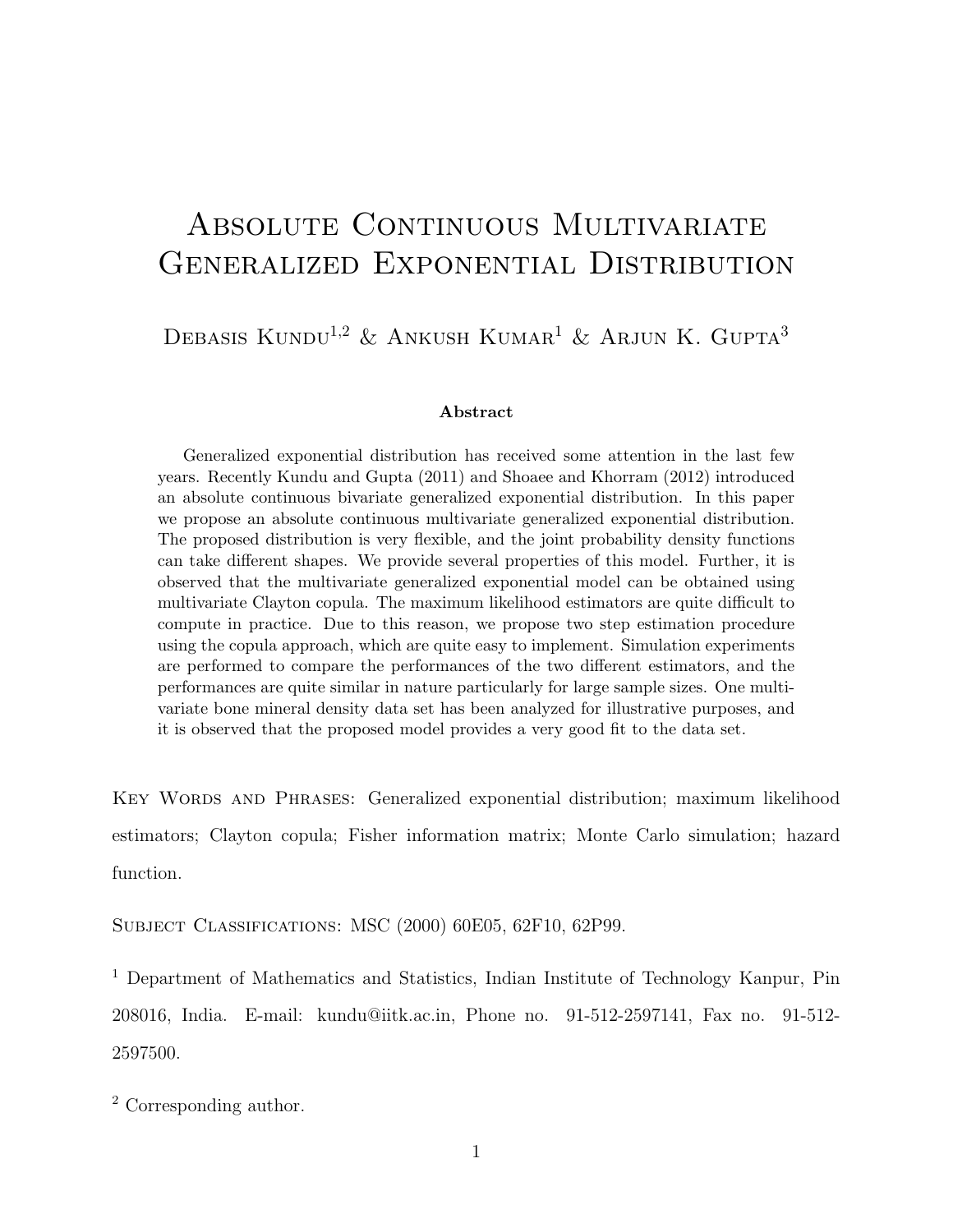<sup>3</sup>Department of Mathematics and Statistics, Bowling Green State University, Bowling Green, OH 43403 - 0221, USA.

### 1 INTRODUCTION

The generalized exponential (GE) distribution proposed by Gupta and Kundu (1999) has received some attention in the past few years. The two-parameter GE distribution has been used quite successfully to analyze lifetime data in place of two-parameter gamma or two-parameter Weibull distributions. The cumulative distribution function (CDF) of a twoparameter GE distribution has the following form;

$$
F(x; \alpha, \lambda) = (1 - e^{-\lambda x})^{\alpha}; \quad x > 0,
$$
\n(1)

and 0, otherwise. The corresponding probability density function (PDF) becomes

$$
f(x; \alpha, \lambda) = \alpha \lambda e^{-\lambda x} (1 - e^{-\lambda x})^{\alpha - 1}; \quad x > 0,
$$
\n<sup>(2)</sup>

and 0, otherwise. Here  $\alpha > 0$ , and  $\lambda > 0$ , are the shape and scale parameters, respectively. From now on it will be denoted by  $GE(\alpha, \lambda)$ . An extensive survey on the GE distribution can be obtained in Nadarajah (2011), see also Gupta and Kundu (2007).

Using the concept similar to Marshall and Olkin (1967), Kundu and Gupta (2009) introduced a bivariate GE distribution, which has a singular component. Following the approach of Block and Basu (1974), by removing the singular component, Shoaee and Khorram (2012) proposed an absolute continuous bivariate GE distribution, whose marginals are not the GE distributions. Using the one parameter bivariate exchangeable distribution of Mardia (1962), Kundu and Gupta (2011) introduced an absolute continuous bivariate generalized exponential distribution, whose marginals are the GE distributions. It is not very simple to generalize Shoaee and Khoram's bivariate generalized exponential distribution to its multivariate ver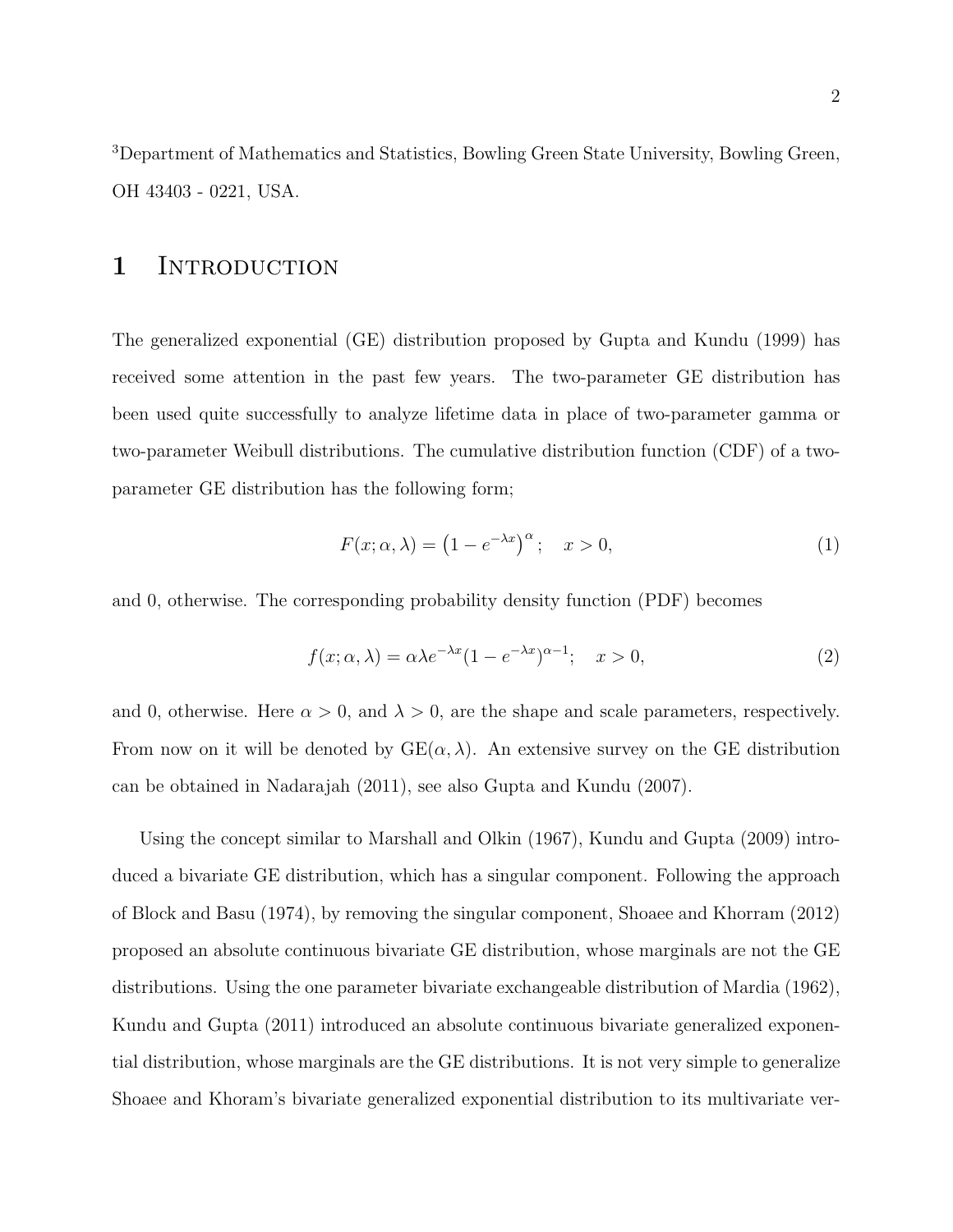sion. Kundu and Gupta's absolute continuous bivariate generalized exponential distribution can be obtained as a special case of the proposed multivariate distribution.

The main aim of this paper is to introduce an absolute continuous multivariate GE distribution. Takahasi (1965) introduced multivariate Burr distribution by compounding independent Weibull distributions with a gamma distribution, as a compounder. Using the same approach Crowder (1989) introduced multivariate Weibull distribution. Surles and Padgett (2005), using a suitable transformation of Takahasi (1965)'s multivariate Burr distribution proposed multivariate scaled Burr type X distribution. In this paper we introduce an absolute continuous multivariate GE (MVGE) distribution by making a suitable transformation from Takahasi's multivariate Burr distribution. The MVGE distribution has the GE marginals. Generation from the MVGE distribution has been addressed. We discuss several properties of the proposed distribution.

Estimation of the unknown parameters is an important problem. The maximum likelihood estimators (MLEs) cannot be obtained in closed form. The MLEs can be obtained by solving multidimensional optimization problem. We propose alternative estimators based on copula which can be obtained quite conveniently. Monte Carlo simulations are performed to compare the performances of the different estimators and it is observed that the performance of the MLEs and the estimators based on copula are quite similar. One data analysis has been performed to show how the proposed model and the method work in a real life situation.

Rest of the paper is organized as follows. In Section 2, we provide the necessary preliminaries. The MVGE has been introduced in Section 3. In Section 4, we discuss several properties and in Section 5, we study inferential issues. Monte Carlo simulation results and the analysis of a data set are provided in Section 6. In Section 7, we conclude the paper.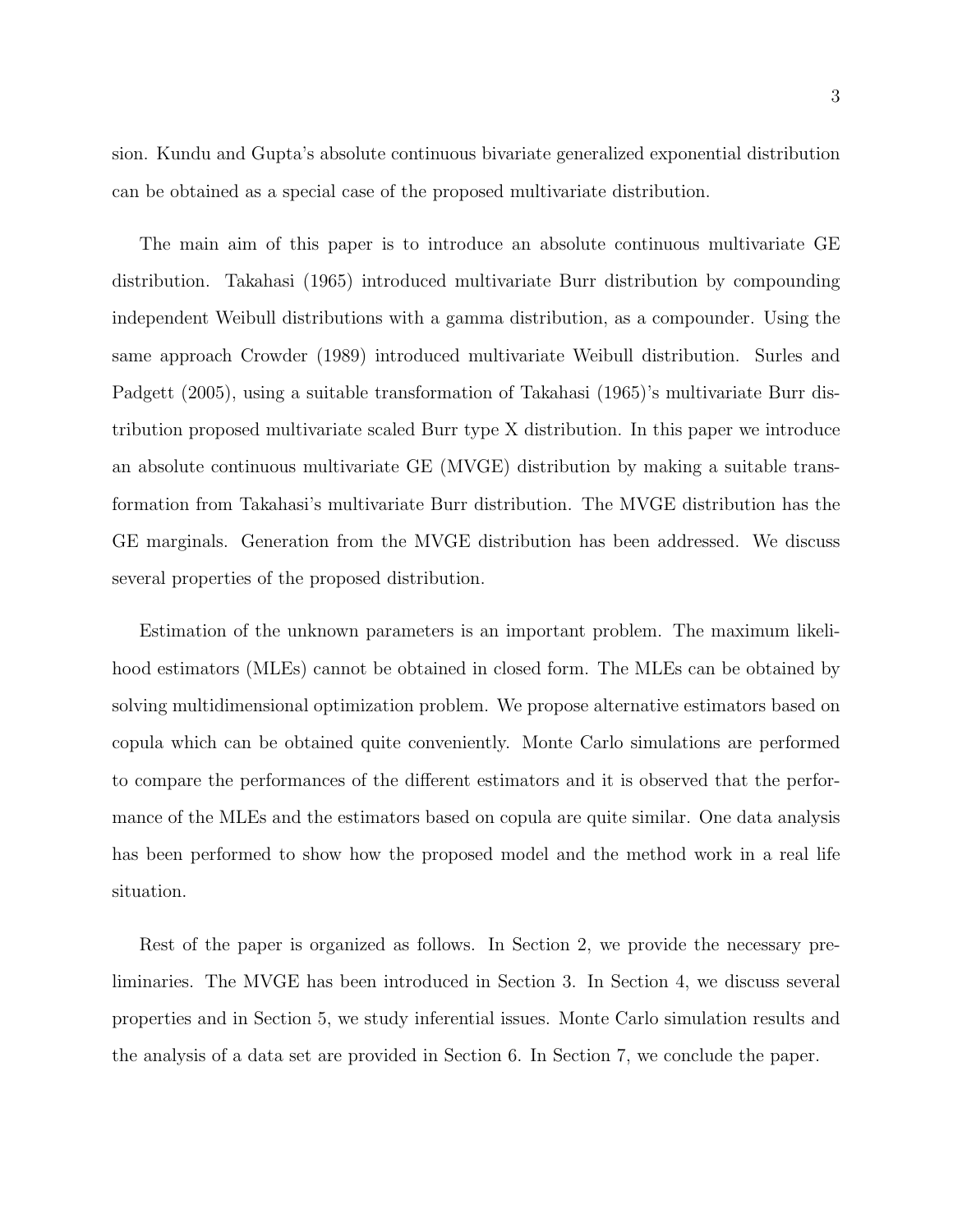## 2 Preliminaries

### 2.1 DEPENDENCE AND STOCHASTIC ORDER

Several notions of positive or negative dependence for multivariate distributions for varying degree of strengths are available in the literature, see for example Boland et al. (1996), Colangelo et al. (2005, 2008), and the references therein. The notions of positive dependence were introduced in the literature to model the fact that large values of a component of multivariate random vector are probabilistically associated with large values of the others. Similarly, the notion of negative dependence captures the fact that large or small values of a component of a random vector are probabilistically associated with small or large values of the others. In this paper we will consider three such positive dependence concepts.

A random vector  $\mathbf{X} = (X_1, \ldots, X_p)^T$ , is said to be *positively lower orthant dependent* (PLOD) if  $F_{\mathbf{X}}(\cdot)$ , the joint cumulative distribution function of  $\mathbf{X}$  satisfies the following property:

$$
F_{\mathbf{X}}(x_1,\ldots,x_p) \geq \prod_{i=1}^p F_{X_i}(x_i), \quad \forall \mathbf{x} = (x_1,\ldots,x_p)^T,
$$
\n(3)

here  $F_{X_i}(\cdot)$  is the marginal distribution function of  $X_i$  for  $i = 1, \ldots, p$ .

Further, we will be using the following notations. For  $x \in \mathbb{R}^p$ , a phrase such that 'nondecreasing' in  $x$  means non-decreasing in each component  $x_i$ , for  $i = 1, \ldots, p$ . If A is a subset of the set  $\{1,\ldots,p\}$ , then  $\boldsymbol{X}_A$  denotes the vector  $(X_i|i \in A)$ , similarly,  $\boldsymbol{x}_A$  is also defined. The following definitions are known in the statistical literature, see for example Joe (1997).

A p-dimensional random vector  $\boldsymbol{X}$  is said to be *left tail decreasing* (LTD) if

$$
P\left[\boldsymbol{X}_B \leq \boldsymbol{x}_B | \boldsymbol{X}_A \leq \boldsymbol{x}_A \right]
$$

is non-increasing in  $x_A$  for all  $x_B$ . Here the sets A and B are disjoint partition of the set  $\{1,\ldots,p\}.$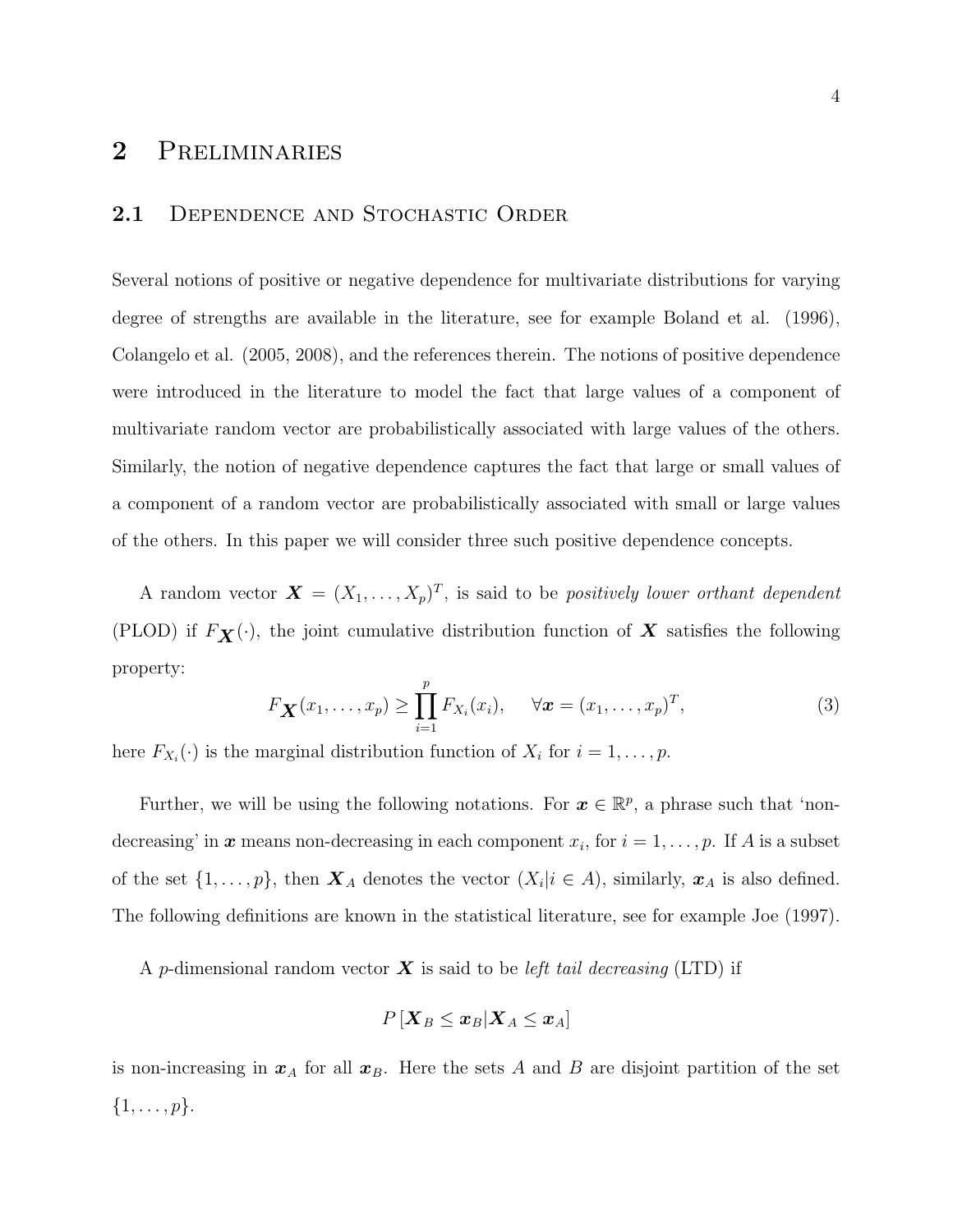Another multivariate dependence notion is the multivariate left corner set decreasing property. A random vector  $\boldsymbol{X}$  is said to have *left corner set decreasing* property, if

$$
P[X_1 \le x_1, \dots, X_P \le x_p | X_1 \le x'_1, \dots, X_P \le x'_p]
$$
\n(4)

is non-increasing in  $x'$ , for every choice of  $x = (x_1, \dots, x_p)^T$ . Equivalently, (4) can be written as

$$
\frac{F_{\mathbf{X}}(\mathbf{x} \wedge \mathbf{x}')}{F_{\mathbf{X}}(\mathbf{x}')} \quad \text{non-increases in } \mathbf{x}',
$$
  
where  $\mathbf{x}' = (x'_1, \dots, x'_p)^T$  and  $\mathbf{x} \wedge \mathbf{x}' = (\min\{x_1, x'_1\}, \dots, \min\{x_p, x'_p\})^T$ .

Now we will define the following stochastic ordering for a multivariate distribution. It is a natural generalization from a univariate distribution to a multivariate distribution. Let us recall that for two random variables  $X$  and  $Y$ ,  $X$  is said to be stochastically smaller than  $Y$  ( $X \leq_{st} Y$ ) if  $P(X \geq a) \leq P(Y \geq a)$ , for all  $a \in \mathbb{R}$ . The concept can be generalized to p dimensional random vectors also as follows.

Let  $X$  and  $Y$  be two p-dimensional random vectors such that

$$
P(\mathbf{X} \in U) \le P(\mathbf{Y} \in U) \quad \text{ for all upper sets } U \subset \mathbb{R}^p,
$$

then X is said to be smaller than Y in *stochastic order*, and it will be denoted by  $X \leq_{st} Y$ .

### 2.2 Copula

The dependence among the random variables  $X_1, \ldots, X_p$ , is completely described by the joint distribution function  $F_{\mathbf{X}}(x_1, \ldots, x_p)$ . The idea of separating  $F_{\mathbf{X}}(x_1, \ldots, x_p)$  in two parts - the one which describes the dependence structure, and the other one which describes the marginal behavior, leads to the concept of copula. To every  $p$ -variate distribution function  $F_{\mathbf{X}}(\cdot)$ , with continuous marginals  $F_{X_1}, \ldots, F_{X_p}$ , corresponds a unique function  $C : [0,1]^p \to$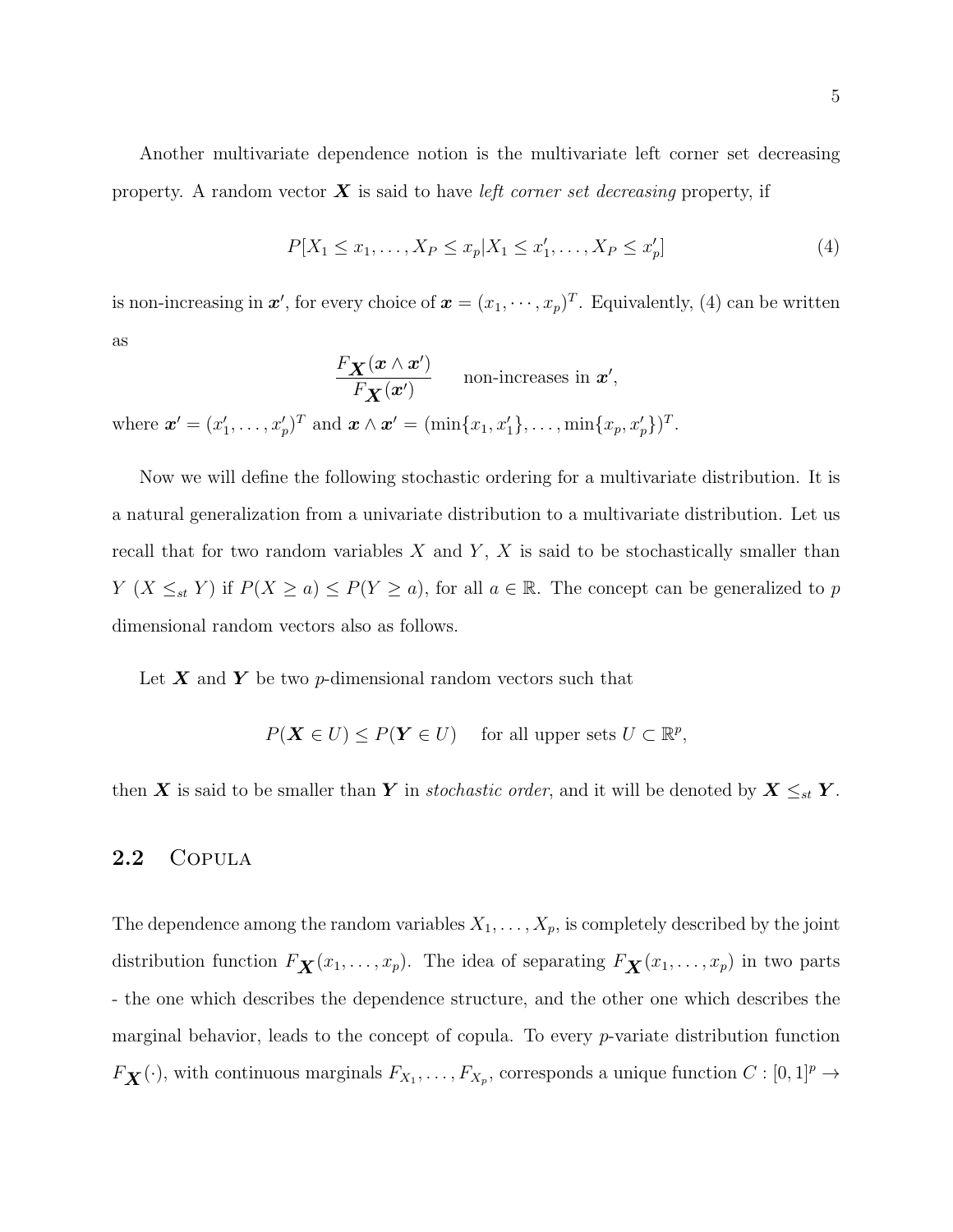[0, 1], called a copula function such that

$$
F_{\mathbf{X}}(\boldsymbol{x})=C\left[F_{X_1}(x_1),\ldots,F_{X_p}(x_p)\right]; \quad \text{for} \quad \boldsymbol{x}=(x_1,\ldots,x_p)^T\in\mathbb{R}^p.
$$

We have the following relation between the joint PDF of  $X_1, \ldots, X_p$ , and the copula density function;

$$
f_{\mathbf{X}}(\mathbf{x}) = c \left[ F_{X_1}(x_1), \ldots, F_{X_p}(x_p) \right] f_{X_1}(x_1) \ldots f_{X_p}(x_p); \quad \text{for} \quad \mathbf{x} = (x_1, \ldots, x_p)^T \in \mathbb{R}^p.
$$
 (5)

Here  $f_{\mathbf{X}}(x)$  is the joint PDF of  $X_1, \ldots, X_p, f_{X_j}(x_j)$  is the PDF of  $X_j$ , for  $j = 1, \ldots, p$ , and  $c(u_1, \ldots, u_p)$  is the copula density function of  $C(u_1, \ldots, u_p)$ . Moreover, from Sklar's theorem (see Nelsen: 2006, page 18), it follows that if  $F_{\mathbf{X}}(x)$  is a joint distribution function with continuous marginals  $F_{X_1}(\cdot), \ldots, F_{X_p}(\cdot)$ , and if  $F_{X_1}^{-1}$  $X_1^{-1}(\cdot), \ldots, F_{X_p}^{-1}(\cdot)$  are the inverse functions of  $F_{X_1}, \ldots, F_{X_p}$ , respectively, then there exists a unique copula C in  $[0, 1]^p$ , such that

$$
C(u_1,\ldots,u_p) = F_{\mathbf{X}}\left(F_{X_1}^{-1}(u_1),\ldots,F_{X_p}^{-1}(u_p)\right) \quad \text{ for } \quad \mathbf{u} = (u_1,\ldots,u_p)^T \in [0,1]^p.
$$

It is well known that many dependence properties of a multivariate distribution are copula properties, and therefore, can be obtained by studying the corresponding copula.

### 2.3 BURR TYPE DISTRIBUTION

Burr (1942) introduced twelve different distribution functions for modelling data. Among these twelve distribution functions, Burr Type X and Burr Type XII received the maximum attention. Thorough analysis of Burr Type XII distribution in Rodriguez (1977) (see also Wingo: 1993). A random variable  $Z$  is said to have a Burr Type XII distribution if the CDF of Z for  $\delta > 0$ ,  $\theta > 0$  and  $\beta > 0$  is

$$
F_Z(z) = 1 - \frac{1}{(1 + \theta z^{\beta})^{\delta}}; \quad \text{for} \quad z > 0,
$$
 (6)

and 0 otherwise. The associated PDF becomes

$$
f_Z(z) = \frac{\beta \theta z^{\beta - 1}}{\left(1 + \theta z^{\beta}\right)^{\delta + 1}}; \quad \text{for} \quad z > 0,
$$
\n<sup>(7)</sup>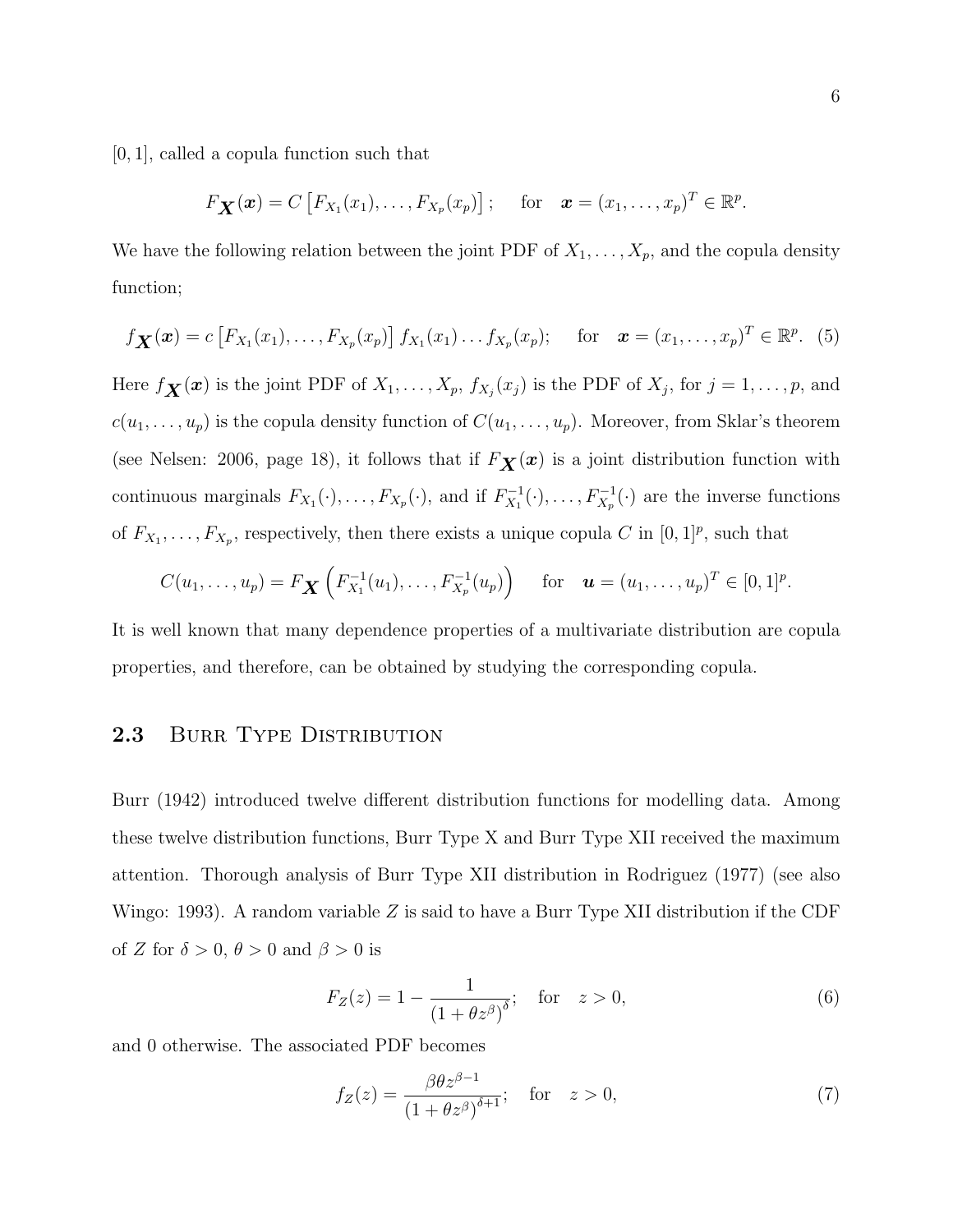and 0 otherwise.

The following connection between a Burr Type XII and a GE distribution can be easily established, and it will be used later to construct a multivariate GE distribution. Consider a random variable

$$
X = -\frac{1}{\lambda} \ln \left( 1 - \left( 1 + \theta Z^{\beta} \right)^{-1/\tau} \right),\tag{8}
$$

where Z is a non-negative random variable with the CDF given in (6) and  $\tau > 0$ . Then, X follows (∼) GE( $\alpha$ ,  $\lambda$ ) with  $\alpha = \delta \tau$ .

### 3 Multivariate GE Distribution

Takahasi (1965) introduced multivariate Burr (Type XII) distribution which can be described as follows. A *p*-variate random vector  $\mathbf{Z} = (Z_1, \ldots, Z_p)^T$  is said to have a multivariate Burr (Type XII) distribution if it has the joint PDF

$$
f_{\mathbf{Z}}(z_1,\ldots,z_p) = \frac{\Gamma(\theta + p)}{\Gamma(\theta)} \times \frac{\prod_{i=1}^p \beta_i \theta_i z_i^{\beta_i - 1}}{\left(1 + \sum_{i=1}^p \theta_i z_i^{\beta_i}\right)^{\theta + p}}; \quad \text{for} \quad z_1 > 0,\ldots,z_p > 0. \tag{9}
$$

Here  $\beta_1 > 0, \ldots, \beta_p > 0, \theta_1 > 0, \ldots, \theta_p > 0$  and  $\theta > 0$ . It has been shown by Takahasi (1965) that if  $\mathbf{Z} = (Z_1, \ldots, Z_p)^T$  is a p-variate Burr distribution then for any  $q < p$ ,  $(Z_{i_1}, \ldots, Z_{i_q})$ , for  $1 \leq i_1 < i_2 < \ldots < i_q \leq p$ , is a q-variate Burr distribution. Now for the random vector  $(Z_1, \ldots, Z_p)^T$  with joint PDF (9), consider the following random vector  $\mathbf{X} = (X_1, \ldots, X_p)^T$ , where for  $i = 1, \ldots, p$ ,

$$
X_i = -\frac{1}{\lambda_i} \ln \left( 1 - \left( 1 + \theta_i Z_i^{\beta_i} \right)^{-1/\alpha_i} \right),\tag{10}
$$

 $\lambda_1 > 0, \ldots, \lambda_p > 0, \, \beta_1 > 0, \ldots, \beta_p > 0, \, \alpha_1 > 0, \ldots, \alpha_p > 0.$  The joint PDF of  $(X_1, \ldots, X_p)^T$ is

$$
f_{\mathbf{X}}(x_1,\ldots,x_p) = \frac{ce^{-\sum_{i=1}^p \lambda_i x_i} \prod_{i=1}^p \left(1 - e^{-\lambda_i x_i}\right)^{-\alpha_i - 1}}{\left[\sum_{i=1}^p \left(1 - e^{-\lambda_i x_i}\right)^{-\alpha_i} - \left(p - 1\right)\right]^{\theta + p}}.
$$
\n(11)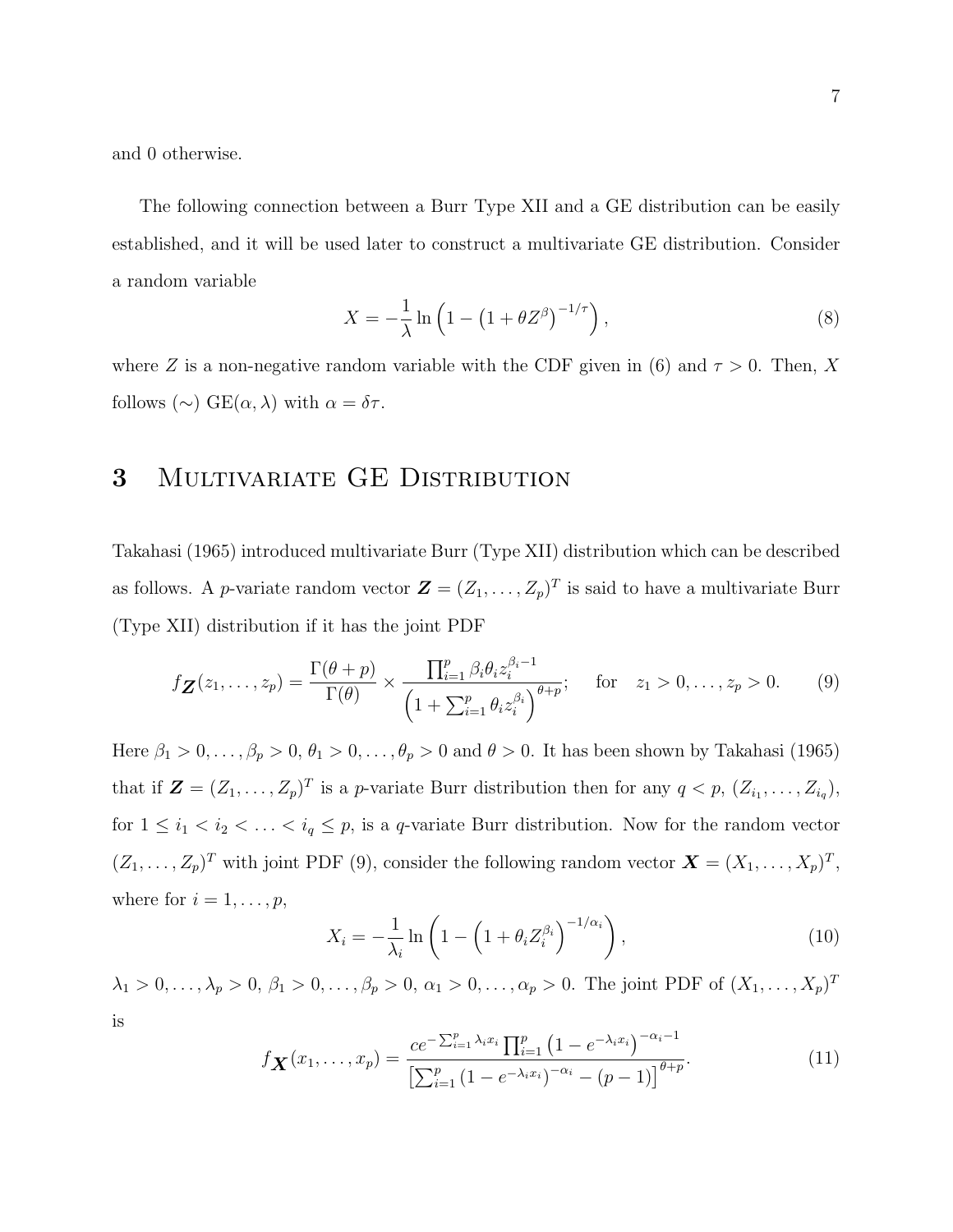Here the normalizing constant  $c = \prod$ p  $i=1$  $\alpha_i \lambda_i(\theta + i - 1)$ . From now on a *p*-variate random vector with the joint PDF (5.1) will be called a multivariate generalized exponential (MVGE) distribution, and it will be denoted by the  $MVGE_p(\alpha_1, \ldots, \alpha_p, \beta_1, \ldots, \beta_p, \theta)$ .

The proposed MVGE can be obtained in many other ways also. Consider the following one-parameter exchangeable p-variate distribution of Mardia (1962) defined on  $(0, \infty)^p$ . Mardia (1962) defined the following *p*-variate random vector  $\mathbf{V} = (V_1, \ldots, V_p)^T$ , for  $\theta > 0$ , with the joint PDF

$$
f_{\mathbf{V}}(v_1,\ldots,v_p) = \frac{\theta(\theta+1)\ldots(\theta+p-1)}{(1+v_1+v_2+\ldots+v_p)^{\theta+p}},
$$
\n(12)

where  $v_1 > 0, \ldots, v_p > 0$ . He showed that if  $V$  is a random vector with the joint PDF (12), then the marginals, the joint CDF, and the joint survival function can be obtained in explicit forms. Now consider the following *p*-variate random vector  $\mathbf{X} = (X_1, \ldots, X_p)^T$  as follows

$$
V_i = (1 - e^{-\lambda_i X_i})^{-\alpha_i} - 1; \quad i = 1, \dots, p.
$$
 (13)

Then the random vector  $\boldsymbol{X}$  has the joint PDF (5.1).

We show that the MVGE distribution can be obtained from the multivariate Clayton copula also. Consider the one-parameter  $(\theta > 0)$  *p*-variate Clayton copula (see for example Nelsen: 2006),

$$
C_{\theta}(u_1,\ldots,u_p) = \frac{1}{\left(u_1^{-1/\theta} + u_2^{-1/\theta} + \ldots + u_p^{-1/\theta} - (p-1)\right)^{\theta}},\tag{14}
$$

for  $u_1 > 0, \ldots, u_p > 0$ . Now we construct a new multivariate CDF for  $x_1 > 0, \ldots, x_p > 0$ , using the Clayton copula (14) as follows;

$$
F_{\mathbf{X}}(x_1,\ldots,x_p) = C_{\theta}(F_{X_1}(x_1),\ldots,F_{X_p}(x_p)),
$$
\n(15)

.

where for  $i = 1, \ldots, p$ ,

$$
F_{X_i}(x_i) = \left(1 - e^{-\lambda_i x_i}\right)^{\alpha_i \theta}
$$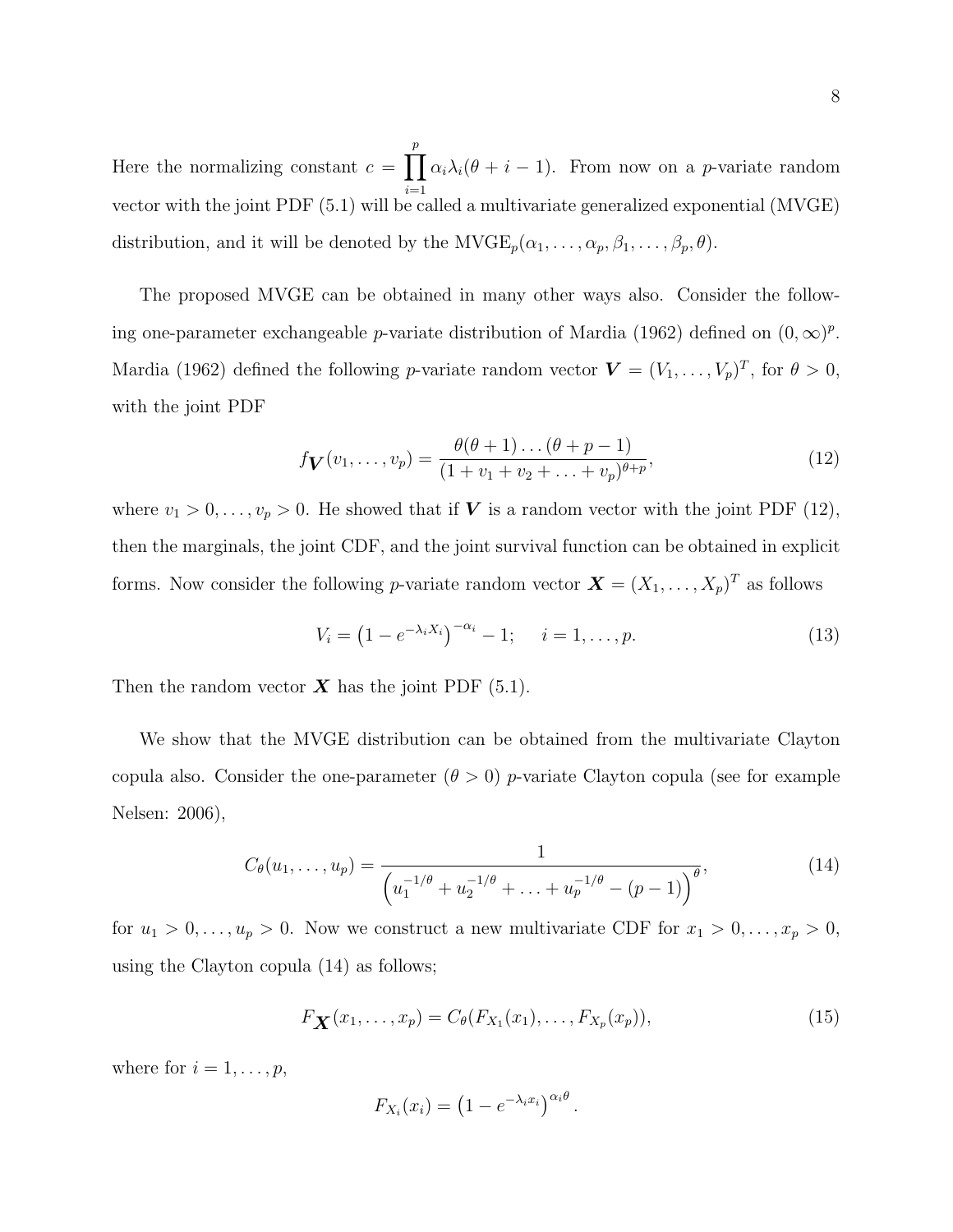Clearly, for  $i = 1, ..., p$ ,  $X_i \sim \text{GE}(\theta \alpha_i, \lambda_i)$ , and the joint CDF of **X** becomes

$$
F_{\mathbf{X}}(x_1,\ldots,x_p) = \frac{1}{\left[\sum_{i=1}^p (1 - e^{-\lambda_i x_i})^{-\alpha_i} - (p-1)\right]^{\theta}}.
$$
 (16)

Now using the copula density function  $c_{\theta}(u_1, \ldots, u_p)$ , where

$$
c_{\theta}(u_1,\ldots,u_p) = \frac{\theta(\theta+1)\ldots(\theta+p-1)}{\theta^p} \times \frac{\prod_{j=1}^p u_j^{-(\frac{1}{\theta}+1)}}{\left(u_1^{-1/\theta}+\ldots+u_p^{-1/\theta}-(p-1)\right)^{(\theta+p)}},
$$

it is immediate that

$$
\frac{\partial^p}{\partial x_1 \dots \partial x_p} F_{\mathbf{X}}(x_1, \dots, x_p) = f_{\mathbf{X}}(x_1, \dots, x_p).
$$

Here  $f_{\mathbf{X}}(x_1, \ldots, x_p)$  is same as defined in (5.1). Hence, if  $\mathbf{X} \sim MVGE_p(\alpha_1, \ldots, \alpha_p, \beta_1, \ldots, \beta_p, \theta)$ , then it has the CDF (16).

The following result will be useful to generate random samples from the MVGE distribution.

THEOREM 3.1: Suppose the *p*-variate random vector  $\mathbf{V} = (V_1, \ldots, V_p)^T$  has the joint PDF (12), then the marginal PDF of  $V_1$  and conditional PDFs of

$$
{V_2|V_1 = v_1}, \quad {V_3|V_1 = v_1, V_2 = v_2}, \dots, \quad {V_p|V_1 = v_1, \dots, V_{p-1} = v_{p-1}},
$$

for  $v_1 > 0, \ldots, v_p > 0$ , are, respectively,

$$
f_{V_1}(v_1) = \frac{\theta}{(1+v_1)^{\theta+1}};
$$
  
\n
$$
f_{V_2|V_1=v_1}(v_2) = \frac{(\theta+1)(1+v_1)^{\theta+1}}{(1+v_1+v_2)^{\theta+2}};
$$
  
\n
$$
f_{V_3|V_1=v_1,V_2=v_2}(v_3) = \frac{(\theta+2)(1+v_1+v_2)^{\theta+2}}{(1+v_1+v_2+v_3)^{\theta+3}};
$$
  
\n
$$
\vdots
$$
  
\n
$$
f_{V_p|V_1=v_1,\dots,V_{p-1}=v_{p-1}}(v_p) = \frac{(\theta+p-1)(1+v_1+\dots+v_{p-1})^{\theta+p-1}}{(1+v_1+\dots+v_p)^{\theta+p}}.
$$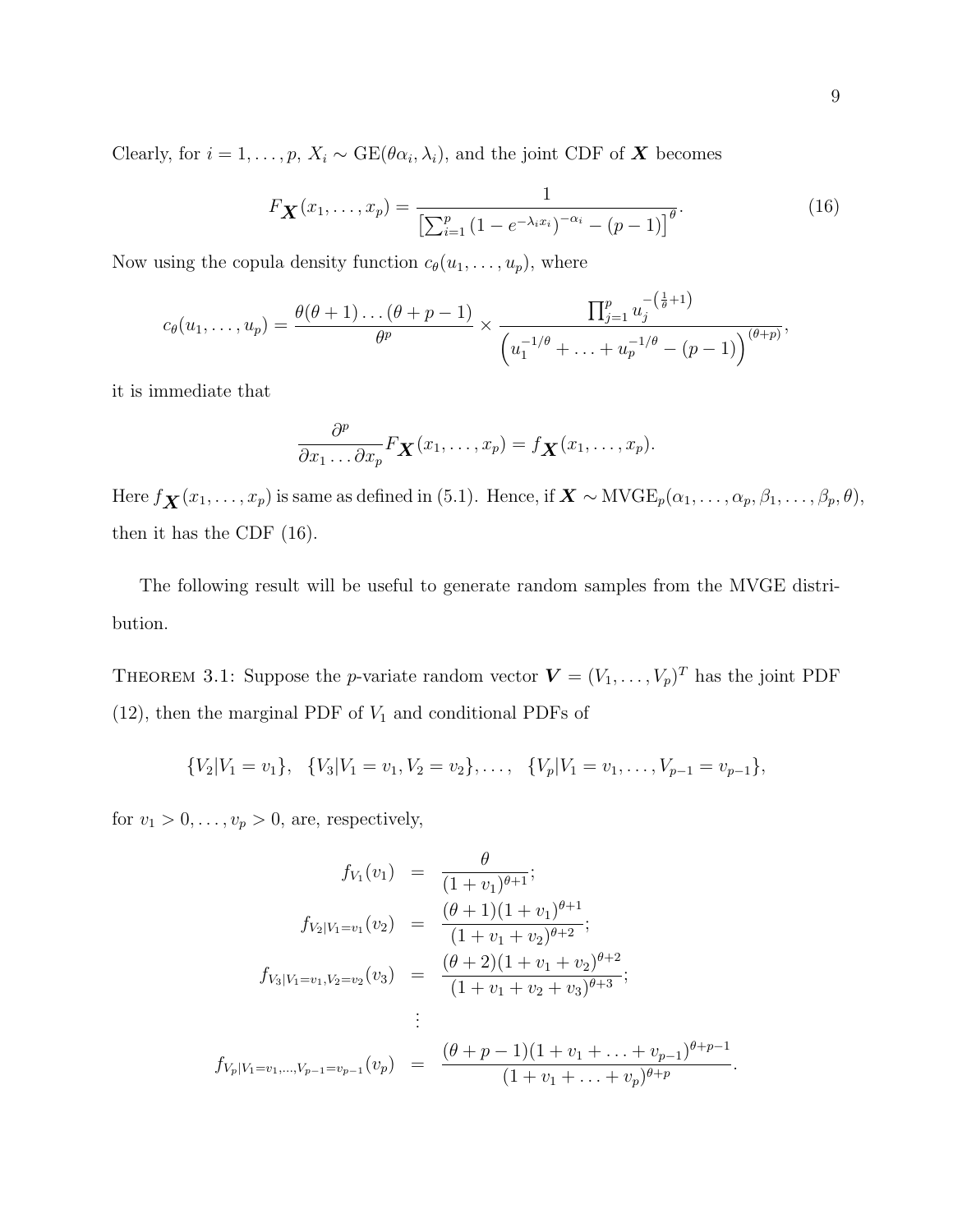The corresponding CDFs are,

$$
F_{V_1}(v_1) = 1 - \frac{1}{(1+v_1)^{\theta}};
$$
  
\n
$$
F_{V_2|V_1=v_1}(v_2) = 1 - \left(\frac{1+v_1}{1+v_1+v_2}\right)^{\theta+1};
$$
  
\n
$$
F_{V_3|V_1=v_1,V_2=v_2}(v_3) = 1 - \left(\frac{1+v_1+v_2}{1+v_1+v_2+v_3}\right)^{\theta+2};
$$
  
\n
$$
\vdots
$$
  
\n
$$
F_{V_p|V_1=v_1,\dots,V_{p-1}=v_{p-1}}(v_p) = 1 - \left(\frac{1+v_1+\dots+v_{p-1}}{1+v_1+\dots+v_p}\right)^{\theta+p-1},
$$

respectively.

PROOF: The proof of Theorem 3.1 can be obtained in a routine manner, and it is avoided.

Using Theorem 3.1, a random vector  $\mathbf{V} = (V_1, \ldots, V_p)^T$  can be easily generated, sequentially. First generate  $V_1$  using the inverse transformation, then  $V_2$  and so on. Once  $V_i$ 's are generated,  $X_i$ 's can be easily obtained using the transformation (13).

### 4 Properties

In this section we provide several properties of the MVGE distribution. First we provide the distribution functions of the marginals, conditionals, and the extreme order statistics of the MVGE distribution.

THEOREM 4.1: If  $\mathbf{X} = (X_1, \ldots, X_P)^T \sim \text{MVGE}_p(\alpha_1, \ldots, \alpha_p, \lambda_1, \ldots, \lambda_p, \theta)$ , then

(a) 
$$
X_1 \sim \text{GE}(\alpha_1 \theta, \lambda_1), \ldots, X_p \sim \text{GE}(\alpha_p \theta, \lambda_p).
$$

(b) For any non-empty subset  $I_q = (i_1, \ldots, i_q) \subset (1, \ldots, p)$ , the q-dimensional marginal  $\boldsymbol{X}_{I_q} = (X_{i_1}, \ldots, X_{i_q})^T \sim \text{MVGE}_q(\alpha_{i_1}, \ldots, \alpha_{i_q}, \lambda_{i_1}, \ldots, \lambda_{i_q}, \theta).$ 

(c) The conditional distribution function of  $(X_{i_q} | X_{I-I_q} \leq x_{I-I_q})$ , where the set  $I-I_q =$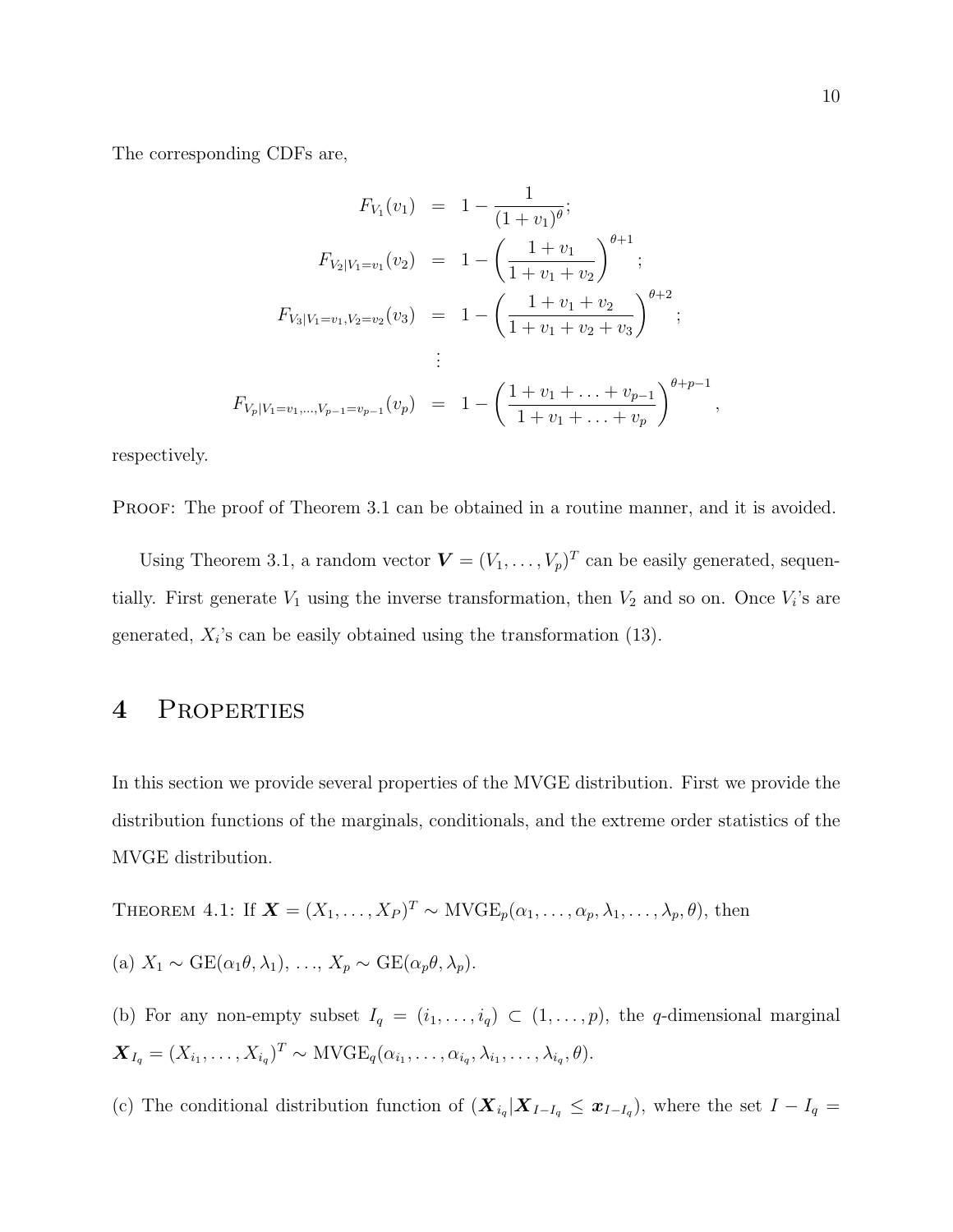$\{i \in I, i \neq i_1, \ldots, i_q\},\$  is

$$
P(\boldsymbol{X}_{i_q} \leq \boldsymbol{x}_{I_q} | \boldsymbol{X}_{I-I_q} \leq \boldsymbol{x}_{I-I_q}) = \left[ \frac{\sum_{i \in I-I_q} (1 - e^{-\lambda_i x_i})^{-\alpha_i} - (p - q - 1)}{\sum_{i \in I} (1 - e^{-\lambda_i x_i})^{-\alpha_i} - (p - 1)} \right]^{\theta}.
$$
 (17)

(d) The survival function of  $\mathbf{X} = (X_1, \ldots, X_p)^T$  is

$$
S_{\mathbf{X}}(\mathbf{x}) = 1 - \sum_{i=1}^{p} (1 - e^{-\lambda_i x_i})^{\theta \alpha_i} + \sum_{1 \le i < j \le p} \frac{1}{[(1 - e^{-\lambda_i x_i})^{-\alpha_i} + (1 - e^{-\lambda_j x_j})^{-\alpha_j} - 1]^{\theta}} + \dots + (-1)^{p+1} \frac{1}{\left[\sum_{i=1}^{p} (1 - e^{-\lambda_i x_i})^{-\alpha_i} - (p-1)\right]^{\theta}}.
$$
\n
$$
(18)
$$

**PROOF:** The proofs of  $(a)$ ,  $(b)$  and  $(c)$  can be obtained using  $(16)$ . The proof of  $(d)$  can be obtained using the following relation:

$$
P(\mathbf{X} > \mathbf{x}) = 1 - P((\mathbf{X} > \mathbf{x})^c) = 1 - P(\{X_1 \le x_1\} \cup \{X_2 \le x_2\} \cup ... \cup \{X_p \le x_p\})
$$
  
=  $1 - \sum_{i=1}^p P(X_i \le x_i) + \sum_{1 \le i < j \le p} P(X_i \le x_i, X_j \le x_j) + ... +$   
 $...(1)^{p+1} P\left(\prod_{i=1}^p X_i \le x_i\right).$ 

It is clear that if  $X_{(1)} = \min\{X_1, \ldots, X_p\}$  and  $X_{(p)} = \max\{X_1, \ldots, X_p\}$ , then their distributions can be easily obtained from the expressions (18) and (16), respectively.

THEOREM 4.2: If 
$$
\mathbf{X} = (X_1, \ldots, X_P)^T \sim \text{MVGE}_p(\alpha_1, \ldots, \alpha_p, \lambda_1, \ldots, \lambda_p, \theta)
$$
, then **X** is

- (a) PLOD, positively lower orthant dependent.
- (b) LTD, left tail decreasing.
- (c) LCSD, left corner set decreasing.

**PROOF:** (a) Note that a random vector  $\boldsymbol{X}$  is PLOD if and only if it satisfies (3). Since, PLOD property is a copula property, Nelsen (2006), note that to prove (3) in case of the

П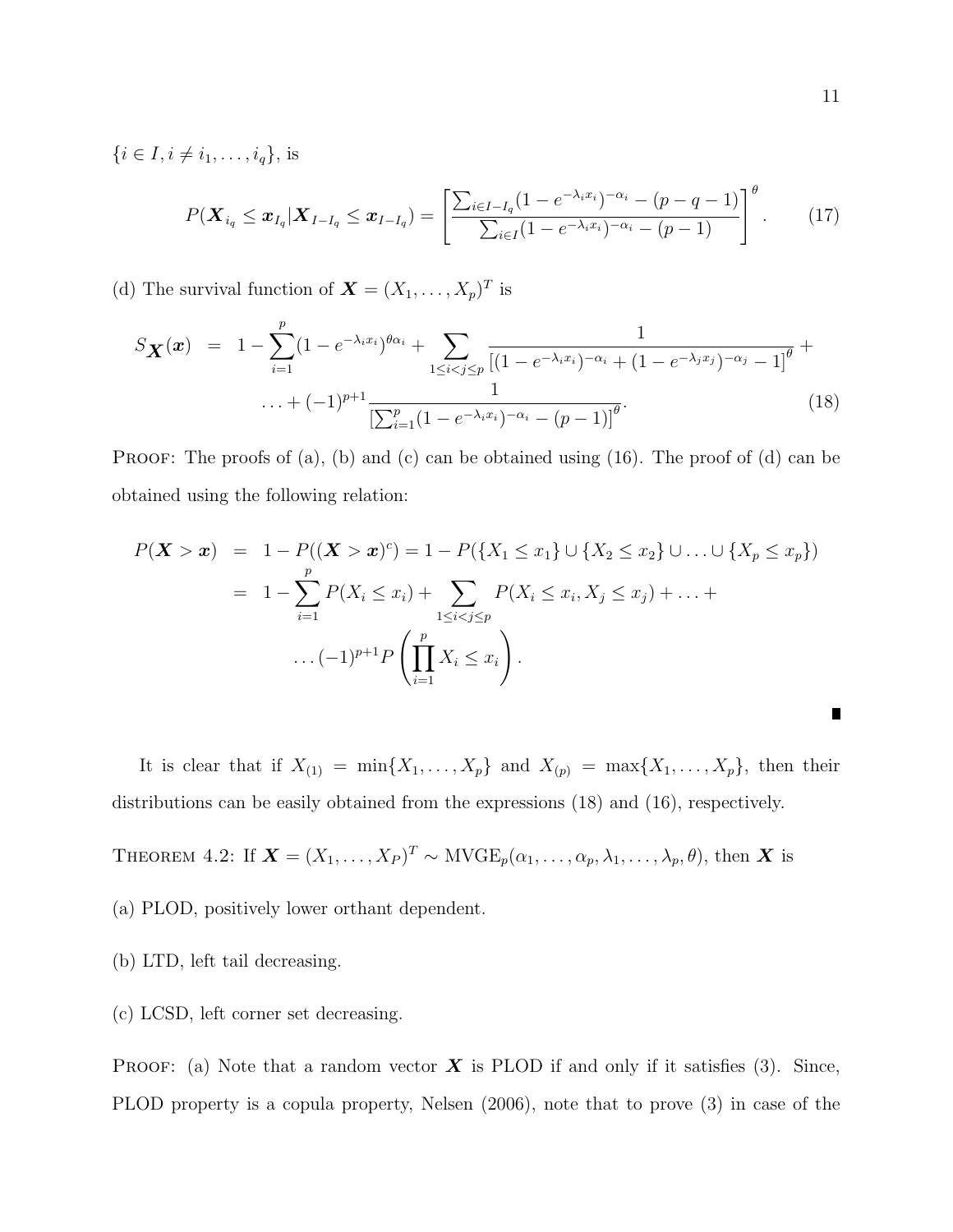MVGE, it is equivalent to show

$$
C_{\theta}(u_1, \ldots, u_p) = \frac{1}{\left(u_1^{-1/\theta} + u_2^{-1/\theta} + \ldots + u_p^{-1/\theta} - (p-1)\right)^{\theta}} \ge u_1 \ldots u_p,
$$
 (19)

for all  $0 < u_1, \ldots, u_p < 1$ . Make the following transformation  $v_1 = u_1^{1/\theta_1}$  $u_1^{1/\theta_1}, \ldots, v_p = u_p^{1/\theta_p}.$ Hence proving (19) is equivalent to prove

$$
0 \le v_1 v_2 \dots v_p \left[ \frac{1}{v_1} + \dots + \frac{1}{v_p} - (p-1) \right] \le 1,
$$
\n(20)

for all  $0 < v_1, \ldots, v_p < 1$ . Now we will prove (20) by induction on p. Clearly the result is true for  $p = 1$ . It is assumed that the result is true for  $p = k$ , and we will prove that the result is true for  $p = k + 1$ . For  $0 \le v_1, \ldots, v_{k+1} \le 1$ , let us write

$$
D = v_1 v_2 \dots v_{k+1} \left[ \frac{1}{v_1} + \dots + \frac{1}{v_{k+1}} - k \right] = A + B.
$$

Here, due to induction hypothesis

$$
A = v_1 v_2 \dots v_k \left[ \frac{1}{v_1} + \dots + \frac{1}{v_k} - (k-1) \right] v_{k+1} \le v_{k+1}
$$

and

$$
B = v_1 v_2 \dots v_k v_{k+1} \left[ \frac{1}{v_{k+1}} - 1 \right] = v_1 v_2 \dots v_k (1 - v_{k+1}) \leq (1 - v_{k+1}).
$$

Hence  $D = A + B \le v_{k+1} + (1 - v_{k+1}) = 1.$ 

(b) To prove (b), without loss of generality, let us take  $A = \{1, \ldots, q\}$  and  $B = \{q+1, \ldots, p\}$ . If  $\mathbf{x} = (x_1, ..., x_p)^T, x_i \ge 0$ , for  $i = 1, ..., p$ , then

$$
P(\boldsymbol{X}_B \leq \boldsymbol{x}_B | \boldsymbol{X}_A \leq \boldsymbol{x}_A) = \left[ \frac{\sum_{i=1}^q (1 - e^{-\lambda_i x_i})^{-\alpha_i} - (q - 1)}{\sum_{i=1}^p (1 - e^{-\lambda_i x_i})^{-\alpha_i} - (p - 1)} \right]^{\theta}.
$$
 (21)

The right hand side of (21) can be written as

$$
\left[\frac{1}{1 + [\sum_{i=q+1}^{p} (1 - e^{-\lambda_i x_i})^{-\alpha_i} - (p-q)][\sum_{i=1}^{q} (1 - e^{-\lambda_i x_i})^{-\alpha_i} - (q-1)]^{-1}}\right]^{\theta}.
$$
 (22)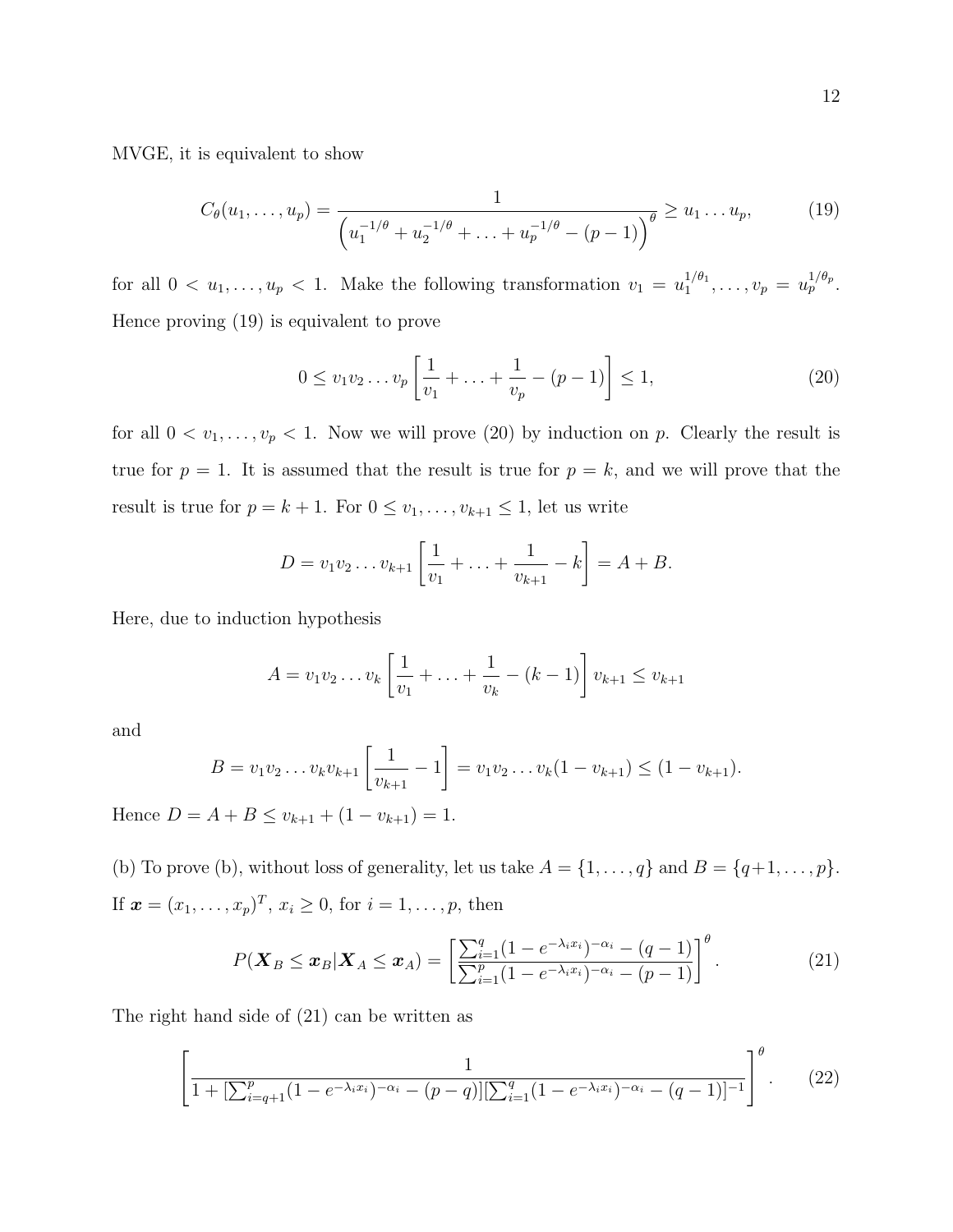Since for fixed  $x_{q+1}, \ldots, x_p$ , the function defined in (22), is a non-increasing function of  $x_1, \ldots, x_q$ , the result follows.

(c) In order to prove the part (c), let us consider

$$
\frac{F_{\mathbf{X}}(\mathbf{x} \wedge \mathbf{x}')}{F_{\mathbf{X}}(\mathbf{x}')} = \left[ \frac{\sum_{i=1}^{p} (1 - e^{-\lambda_i x'_i})^{-\alpha_i} - (p-1)}{\sum_{i=1}^{p} (1 - e^{-\lambda_i \min\{x_i, x'_i\}})^{-\alpha_i} - (p-1)} \right]^{\theta}.
$$
\n(23)

We will show that the function defined in  $(23)$  is a non-increasing function of  $x'_1$ , when  $x_2', \ldots, x_p'$  are kept fixed, and that will prove the result. Consider two cases separately. Suppose  $x_1' \le x_1$ , in this case the right hand side of (23) as a function of  $x_1'$ , can be written as  $[g(x_1')]^{\theta}$ , where

$$
g(x_1') = \frac{u(x_1') + c_1}{u(x_1') + c_2},
$$

$$
u(x'_1) = (1 - e^{-\lambda_1 x'_1})^{-\alpha_1},
$$
  
\n
$$
c_1 = \sum_{i=2}^p (1 - e^{-\lambda_i x'_i})^{-\alpha_i} - (p - 1) \quad \text{and} \quad c_2 = \sum_{i=2}^p (1 - e^{-\lambda_i \min\{x_i, x'_i\}})^{-\alpha_i} - (p - 1).
$$

Clearly,  $c_2 \geq c_1 \geq 0$ . Since  $u(x'_1)$  is a non-decreasing function of  $x'_1$ , it follows that  $g(x'_1)$ , hence  $[g(x_1')]^{\theta}$ , is a non-increasing function of  $x_1'$ . Now for  $x_1' > x_1$ , the right hand side of (23) as a function of  $x'_1$ , can be written as  $c(u(x'_1) + c_1)$  for  $c > 0$ . Here,  $c_1$  is same as before, and

$$
c = \left[ \sum_{i=1}^{p} (1 - e^{-\lambda_i \min\{x_i, x'_i\}})^{-\alpha_i} - (p-1) \right]^{-\theta}.
$$

Since  $u(x_1')$  is a non-decreasing function of  $x_1'$ , the result immediately follows.

THEOREM 4.3: If  $\mathbf{X} = (X_1, \ldots, X_P)^T \sim \text{MVGE}_p(\alpha_1, \ldots, \alpha_p, \lambda_1, \ldots, \lambda_p, \theta)$ , then  $\mathbf{X}$  has a multivariate total positivity of order two  $(MTP<sub>2</sub>)$  property.

PROOF: Recall that  $F_X(x)$  has the MTP<sub>2</sub> property, if and only if

$$
\frac{F_{\mathbf{X}}(x)F_{\mathbf{Y}}(y)}{F_{\mathbf{X}}(x \vee y)F_{\mathbf{Y}}(x \wedge y)} \le 1.
$$
\n(24)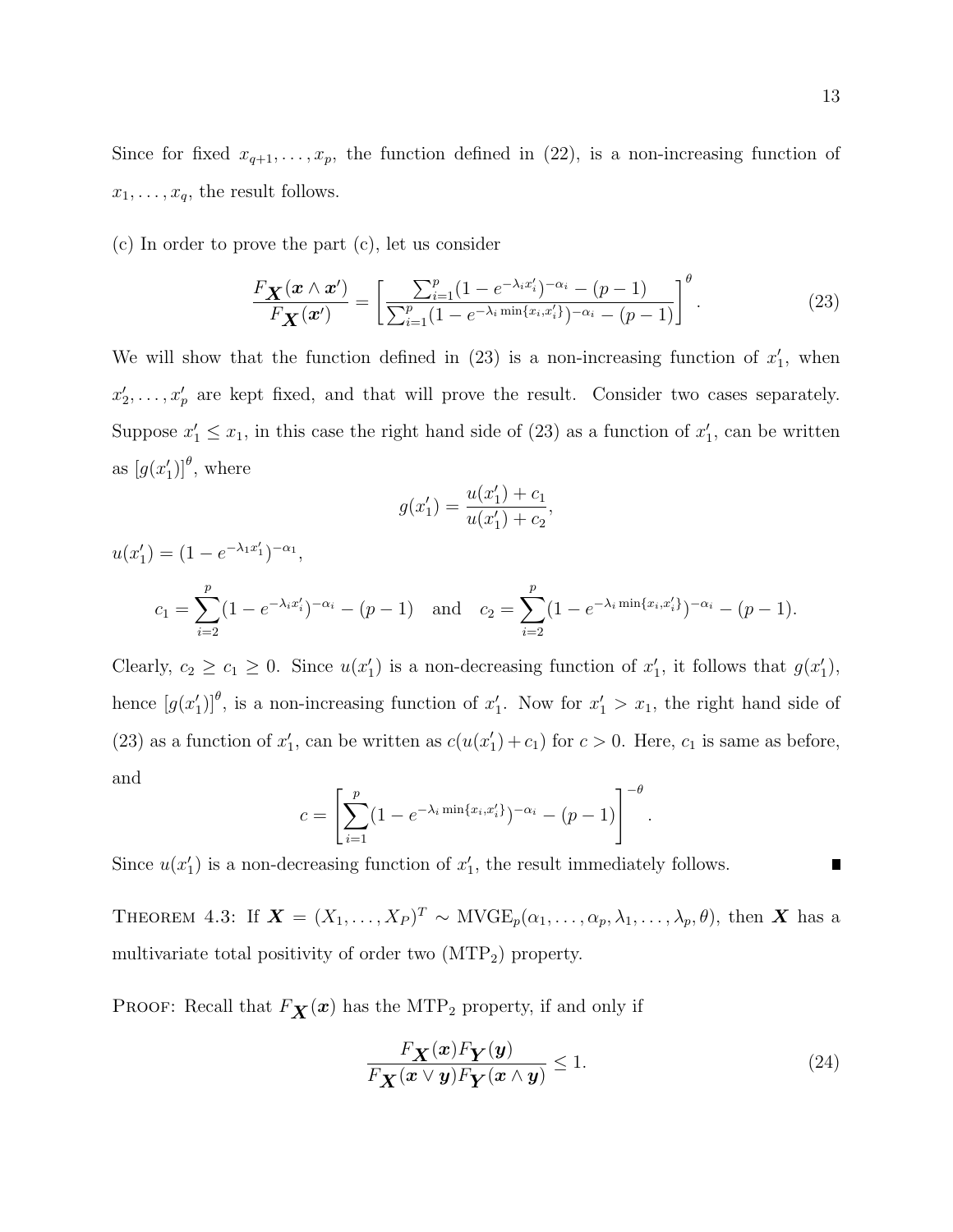Here  $\boldsymbol{x} = (x_1, \ldots, x_p)^T$ ,  $\boldsymbol{y} = (y_1, \ldots, y_p)^T$ ,  $\boldsymbol{x} \vee \boldsymbol{y} = (x_1 \vee y_1, \ldots, x_p \vee y_p)^T$ ,  $\boldsymbol{x} \wedge \boldsymbol{y} = (x_1 \wedge y_1, \ldots, x_p \vee y_p)^T$  $y_1, \ldots, x_p \wedge y_p)^T$ , where  $c \vee d = \max\{c, d\}$  and  $c \wedge d = \min\{c, d\}$ . We will use the following notations for  $i = 1, \ldots, p;$ 

$$
a_i = (1 - e^{-\lambda_i x_i})^{-\alpha_i}
$$
 and  $b_i = (1 - e^{-\lambda_i y_i})^{-\alpha_i}$ .

Therefore, proving (24) is equivalent to proving

$$
\left(\sum_{i=1}^{p} \min\{a_i, b_i\} - (p-1)\right) \left(\sum_{i=1}^{p} \max\{a_i, b_i\} - (p-1)\right) \le \left(\sum_{i=1}^{p} a_i - (p-1)\right) \left(\sum_{i=1}^{p} b_i - (p-1)\right). \tag{25}
$$

Here  $a_i \geq 1$  and  $b_i \geq 1$  for  $i = 1, \ldots, p$ . Note that (25) can be established if we can show for  $c_i \geq 0$  and  $d_i \geq 0$ ,

$$
\left(\sum_{i=1}^p \min\{c_i, d_i\}\right) \left(\sum_{i=1}^p \max\{c_i, d_i\}\right) \le \left(\sum_{i=1}^p c_i\right) \left(\sum_{i=1}^p d_i\right). \tag{26}
$$

If  $c_i \geq d_i$  or  $c_i \leq d_i$  for  $i = 1, \ldots, p$ , (26) easily follows. Suppose there exists a  $1 < q < p$ , and without loss of generality we assume that  $c_1 \leq d_1, \ldots, c_q \leq d_q, c_{q+1} > d_{q+1}, \ldots, c_p > d_p$ . Therefore

$$
\left(\sum_{i=1}^p c_i\right) \left(\sum_{i=1}^p d_i\right) - \left(\sum_{i=1}^p \min\{c_i, d_i\}\right) \left(\sum_{i=1}^p \max\{c_i, d_i\}\right) = \left(\sum_{i=q+1}^p (c_i - d_i)\right) \left(\sum_{i=1}^q (d_i - c_i)\right) \ge 0.
$$

П

THEOREM 4.4: Suppose  $X$  and  $Y$  are p-variate random vectors, such that

$$
\mathbf{X} \sim MVGE_p(\alpha_1,\ldots,\alpha_p,\lambda_1,\ldots,\lambda_p,\theta)
$$
 and  $\mathbf{Y} \sim MVGE_p(\beta_1,\ldots,\beta_p,\lambda_1,\ldots,\lambda_p,\theta)$ .

If  $\alpha_i \leq \beta_i$  for  $i = 1, \ldots, p$ , then  $\mathbf{X} \leq_{st} \mathbf{Y}$ .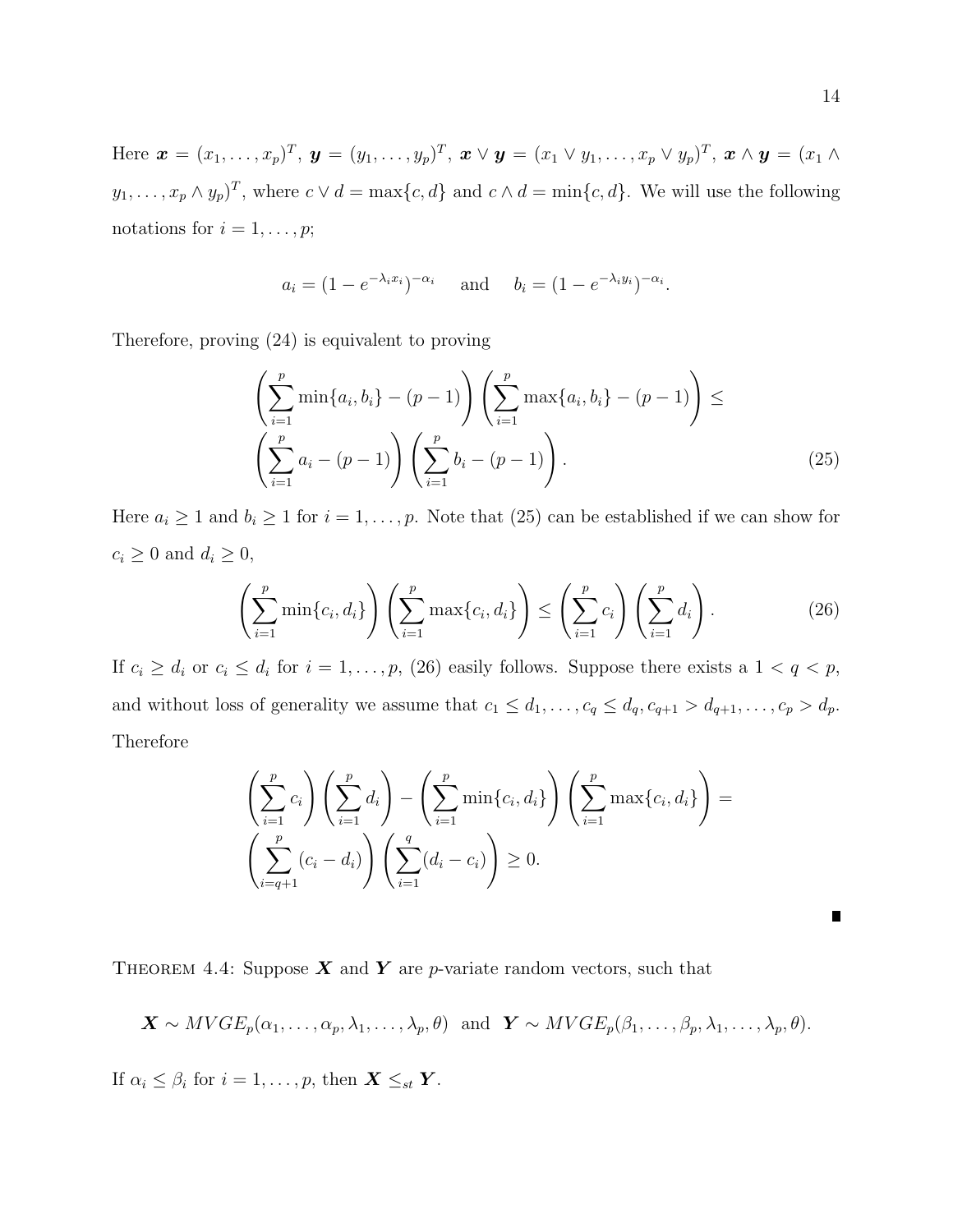**PROOF:** Since  $\alpha_i \leq \beta_i$ , it follows  $X_i \leq_{st} Y_i$ , for  $i = 1, \ldots, p$ . since **X** and **Y** have same copula, the result follows using the Theorem 6.B.1 of Joe (1997).

THEOREM 4.5: Suppose  $X$  and  $Y$  are p-variate random vectors, such that

$$
\mathbf{X} \sim MVGE_p(\alpha_1,\ldots,\alpha_p,\lambda_1,\ldots,\lambda_p,\theta), \quad \mathbf{Y} \sim MVGE_p(\alpha_1,\ldots,\alpha_p,\lambda_1,\ldots,\lambda_p,\delta),
$$

and they are independently distributed. Then

$$
P(Y \le X) = P(Y_1 \le X_1, ..., Y_p \le X_p) = \prod_{i=1}^p \frac{\theta + i - 1}{\theta + \delta + i - 1}.
$$

PROOF: For  $c = \prod$ p  $i=1$  $\alpha_i\lambda_i(\theta + i - 1),$ 

$$
P(\mathbf{Y} \leq \mathbf{X}) = P(Y_1 \leq X_1, \dots, Y_p \leq X_p)
$$
  
= 
$$
\int_0^\infty \dots \int_0^\infty f_{\mathbf{X}}(x_1, \dots, x_p) F_{\mathbf{Y}}(x_1, \dots, x_p) dx_1 \dots dx_p
$$
  
= 
$$
\int_0^\infty \dots \int_0^\infty \frac{ce^{-\sum_{i=1}^p \lambda_i x_i} \prod_{i=1}^p (1 - e^{-\lambda_i x_i})^{-\alpha_i - 1}}{\left[\sum_{i=1}^p (1 - e^{-\lambda_i x_i})^{-\alpha_i} - (p - 1)\right]^{\theta + \delta + p}} dx_1 \dots dx_p
$$
  
= 
$$
\prod_{i=1}^p \frac{\theta + i - 1}{\theta + \delta + i - 1}.
$$

Interestingly  $P(Y \le X)$  does not depend on  $\alpha_i$ 's and  $\lambda_i$ 's, it just depends on the copula parameters.

# 5 DIFFERENT ESTIMATORS

### 5.1 Maximum Likelihood Estimators

Suppose  $\{(x_{i1},...,x_{ip}); i = 1,...,n\}$  is a random sample of size n from a MVGE( $\Theta$ ), where  $\mathbf{\Theta} = (\alpha_1, \dots, \alpha_p, \lambda_1, \dots, \lambda_p, \theta)$ , and consider the maximum likelihood estimation of the  $2p+1$ unknown parameters of  $\Theta$ . The likelihood function of the unknown parameters can be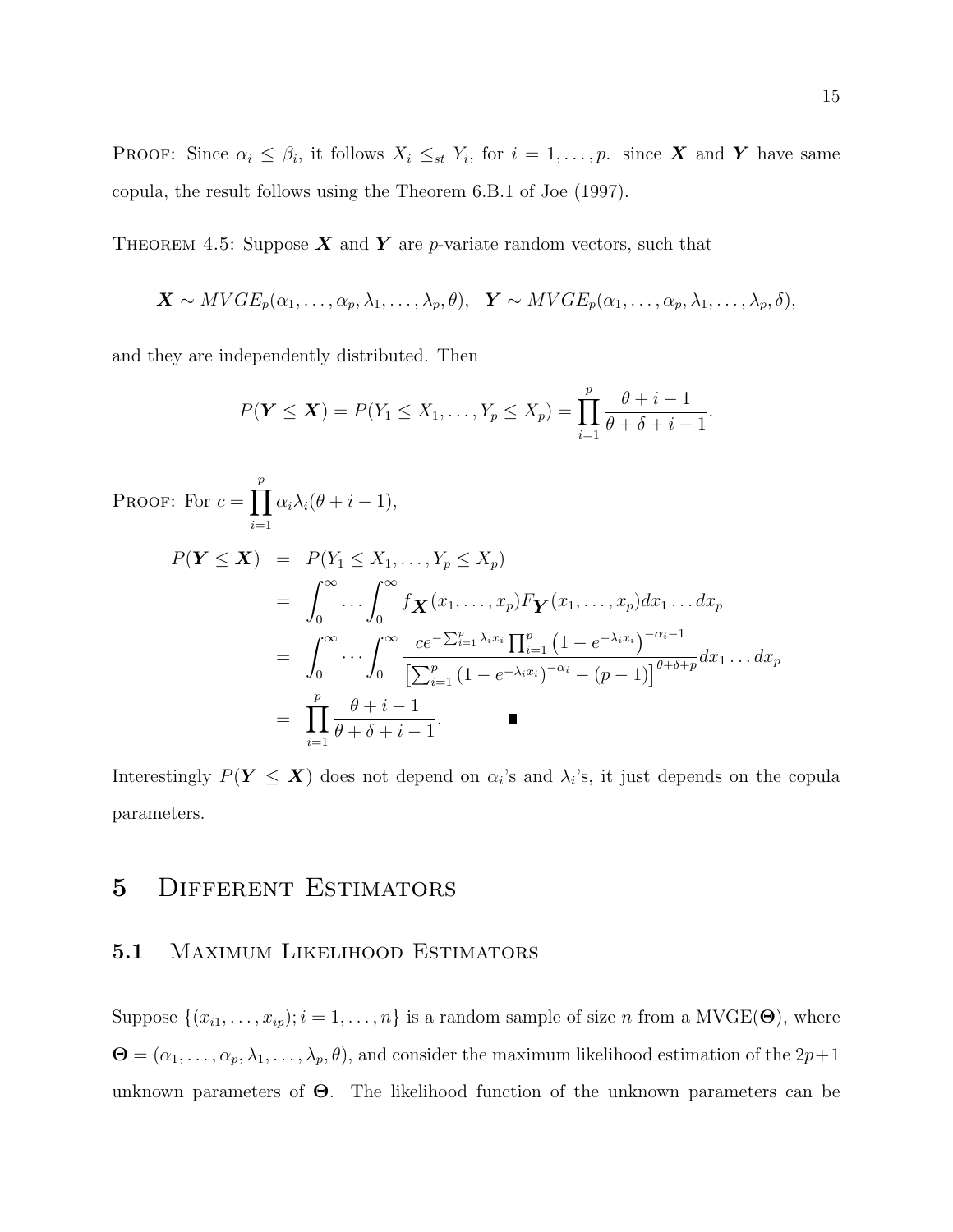written as

$$
L(\Theta) = \left(\prod_{i=1}^p \alpha_i \lambda_i (\theta + i - 1)\right)^n \frac{e^{-\sum_{i=1}^n \sum_{j=1}^p \lambda_j x_{ij}} \prod_{i=1}^n \prod_{j=1}^p \left(1 - e^{-\lambda_j x_{ij}}\right)^{-\alpha_j - 1}}{\prod_{i=1}^n \left[\sum_{j=1}^p \left(1 - e^{-\lambda_j x_{ij}}\right)^{-\alpha_j} - \left(p - 1\right)\right]^{\theta + p}}.
$$

Hence, the log-likelihood function becomes

$$
l(\Theta) = n \sum_{j=1}^{p} \ln \alpha_j + n \sum_{j=1}^{p} \ln \lambda_j - \sum_{j=1}^{p} \lambda_j \sum_{i=1}^{n} x_{ij} - \sum_{j=1}^{p} (\alpha_j + 1) \sum_{i=1}^{n} \ln (1 - e^{-\lambda_j x_{ij}}) + n \sum_{j=1}^{p} \ln(\theta - j + 1) - \sum_{j=1}^{p} \sum_{i=1}^{n} (\theta + p) \ln \left\{ \sum_{j=1}^{p} (1 - e^{-\lambda_j x_{ij}})^{-\alpha_j} - (p - 1) \right\}
$$
(27)

The MLEs of the unknown parameters can be obtained by maximizing the log-likelihood function (27) with respect to  $2p + 1$  unknown parameters. The explicit solutions are not available, hence we need to obtain numerical solutions. It involves solving simultaneously  $2p + 1$  non-linear equations. Newton-Raphson method may be used to solve the  $2p + 1$ non-linear equations, but for large  $p$ , it is quite difficult to implement.

Due to this reason, we propose to use the MBP (maximization by parts) method proposed by Song, Fan and Kalbfleisch (2005). The MBP method can be used quite effectively to compute the MLEs in this case, and it involves solving only  $p + 1$  non-linear equations separately, in each iteration. Implementation of the proposed algorithm is quite simple, and it can be used quite effectively for large  $p$  also. Moreover, in this case it can be proved that it produces consistent estimates of the unknown parameters at each iteration. We make the following one to one transformation of the parameters:

$$
(\alpha_1,\ldots,\alpha_p,\lambda_1,\ldots,\lambda_p,\theta) \Leftrightarrow (\beta_1,\ldots,\beta_p,\lambda_1,\ldots,\lambda_p,\theta),
$$

where  $\beta_i = \alpha_i \theta$ , for  $i = 1, \ldots, p$ . For convenience we denote  $\mathbf{\Theta} = (\beta_1, \ldots, \beta_p, \lambda_1, \ldots, \lambda_p, \theta)$ . We re-write the log-likelihood function  $(27)$ , in terms of the copula density as follows:

$$
l(\mathbf{\Theta}) = l_1(\mathbf{\Theta}_1) + l_2(\mathbf{\Theta}_1, \theta), \tag{28}
$$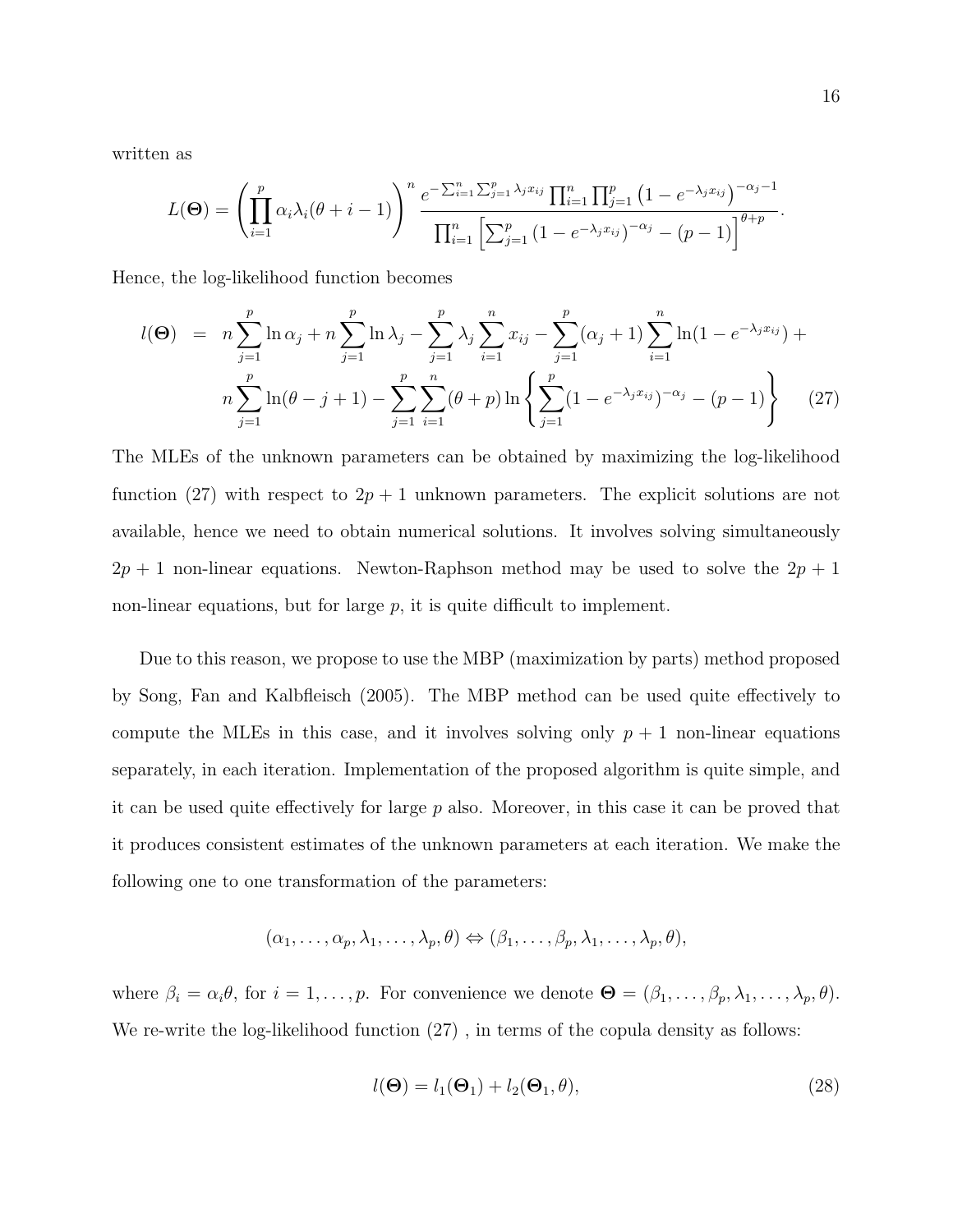where  $\mathbf{\Theta}_1 = (\beta_1, \ldots, \beta_p, \lambda_1, \ldots, \lambda_p), l_1(\mathbf{\Theta}_1) = \sum$ p  $j=1$  $l_{1j}(\beta_j,\lambda_j),$ 

$$
l_{1j}(\beta_j, \lambda_j) = n \ln \beta_j + n \ln \lambda_j - \sum_{i=1}^n \lambda_j x_{ij} + \sum_{i=1}^n (\beta_j - 1) \ln(1 - e^{-\lambda_j x_{ij}}),
$$
 (29)

and for  $u_{ij}(\beta_j, \lambda_j) = (1 - e^{-\lambda_j x_{ij}})^{\beta_j}, i = 1, \dots, n, j = 1, \dots, p$ ,

$$
l_2(\Theta_1, \theta) = -np \ln \theta + n \sum_{j=1}^p \ln(\theta + j - 1) - \left(\frac{1}{\theta} + 1\right) \sum_{i=1}^n \sum_{j=1}^p \ln u_{ij}(\beta_j, \lambda_j) -
$$
  

$$
(\theta + p) \sum_{i=1}^n \ln \left( (u_{i1}(\beta_1, \lambda_1))^{-1/\theta} + \ldots + (u_{ip}(\beta_p, \lambda_p))^{-1/\theta} - (p - 1) \right). \tag{30}
$$

Now we propose the following MBP algorithm to compute the MLEs of Θ. We use the following notations:

$$
\dot{l}_1(\Theta_1) = \frac{\partial}{\partial \Theta_1} l_1(\Theta_1), \quad \dot{l}_{21}(\Theta_1, \theta) = \frac{\partial}{\partial \Theta_1} l_2(\Theta_1, \theta), \quad \dot{l}_{22} = \frac{\partial}{\partial \theta} l_2(\Theta_1, \theta)
$$

ALGORITHM 1:

Step 1: Find  $\Theta_1^{(1)}$  by solving  $l_1(\Theta_1) = 0$ .

Step 2: Find  $\theta^{(1)}$ , by solving  $l_{22}(\Theta_1^{(1)})$  $j_1^{(1)}, \theta$  = 0.

Step 3: At the k-th iteration, for  $k > 0$ , find  $\Theta_1^{(k+1)}$  $j_1^{(k+1)}$ , by solving  $l_1(\Theta_1) = -l_{21}(\Theta_1^{(k)})$  $\mathcal{L}^{(k)}_{1}, \theta^{(k)}).$ Step 4: Find  $\theta^{(k+1)}$ , by solving  $\dot{l}_{22}(\Theta^{(k+1)}, \theta) = 0$ .

The implementation details are provided in Appendix A.

Since the MVGE satisfies all the conditions for the consistency and asymptotic normality of the MLEs to hold, we have the following result. If  $\widehat{\Theta}$  is the MLE of  $\Theta$ , then

$$
\sqrt{n}(\widehat{\Theta} - \Theta) \to N_{2p+1}(\mathbf{0}, \mathbf{I}^{-1}).
$$
\n(31)

Here  $\bm{I}$  is the expected Fisher information matrix. Note that it is not difficult to compute the expected Fisher information matrix which can be expressed in  $p$  dimensional integration. The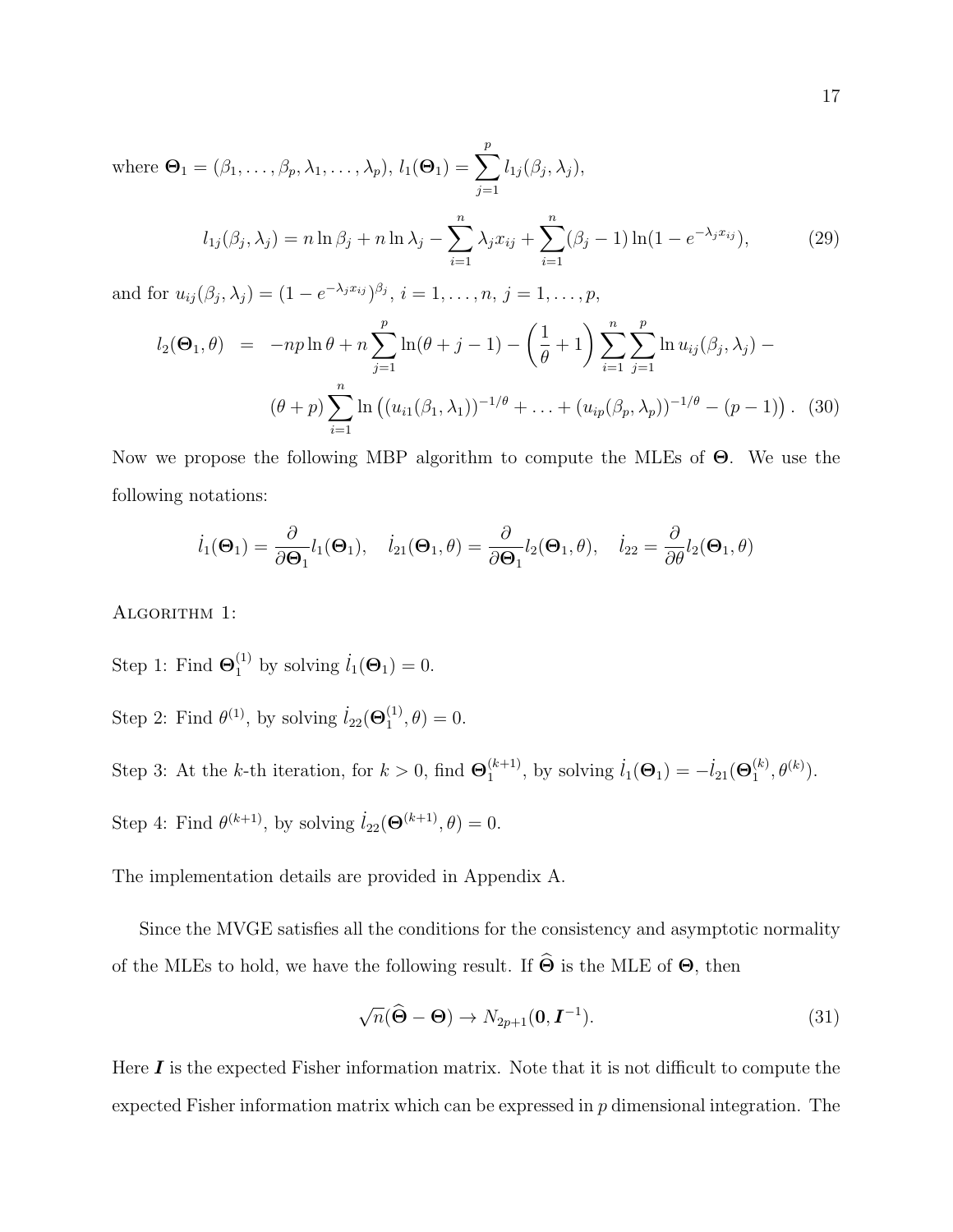observed information matrix can be used in construction of asymptotic confidence intervals of the unknown parameters. The observed Fisher information matrix can be obtained by taking second derivatives of the log-likelihood function. They are provided in Appendix B for easy reference.

### 5.2 TWO STAGE COPULA ESTIMATORS

Since the MVGE has a very convenient copula structure, the method of Joe (2005) can be immediately used to provide two stage copula estimators of the unknown parameters. In this case the estimators can be obtained by solving  $p + 1$  non-linear equations separately, hence computationally two-stage copula estimators can be obtained more conveniently than the MLEs. The two-stage copula estimators can be obtained very easily using the structure of the log-likelihood function (28). The following algorithm can be used for that purpose:

#### ALGORITHM 2:

Step 1: Maximize  $l_1(\Theta_1)$  with respect to  $\Theta_1$  to compute the estimate of  $\Theta_1$ , say  $\widetilde{\Theta}_1$ .

Step 2: Maximize  $l_2(\widetilde{\Theta}_1, \theta)$  with respect to  $\theta$ , to get an estimate of  $\theta$ , say  $\widetilde{\theta}$ .

Since Step 1 can be obtained by solving  $p$  non-linear equations separately, it is immediate that  $\widetilde{\Theta}$  can be obtained by solving  $p + 1$  non-linear equations separately. We have the following result. If  $\widetilde{\Theta}$  is the two-stage estimator of  $\Theta$ , then

$$
\sqrt{n}(\widetilde{\Theta} - \Theta) \to N_{2p+1}(\mathbf{0}, \mathbf{W}).
$$
\n(32)

The exact expressions of the different elements of  $W$  can be obtained using the method provided by Joe (2005) and they are provided in Appendix C.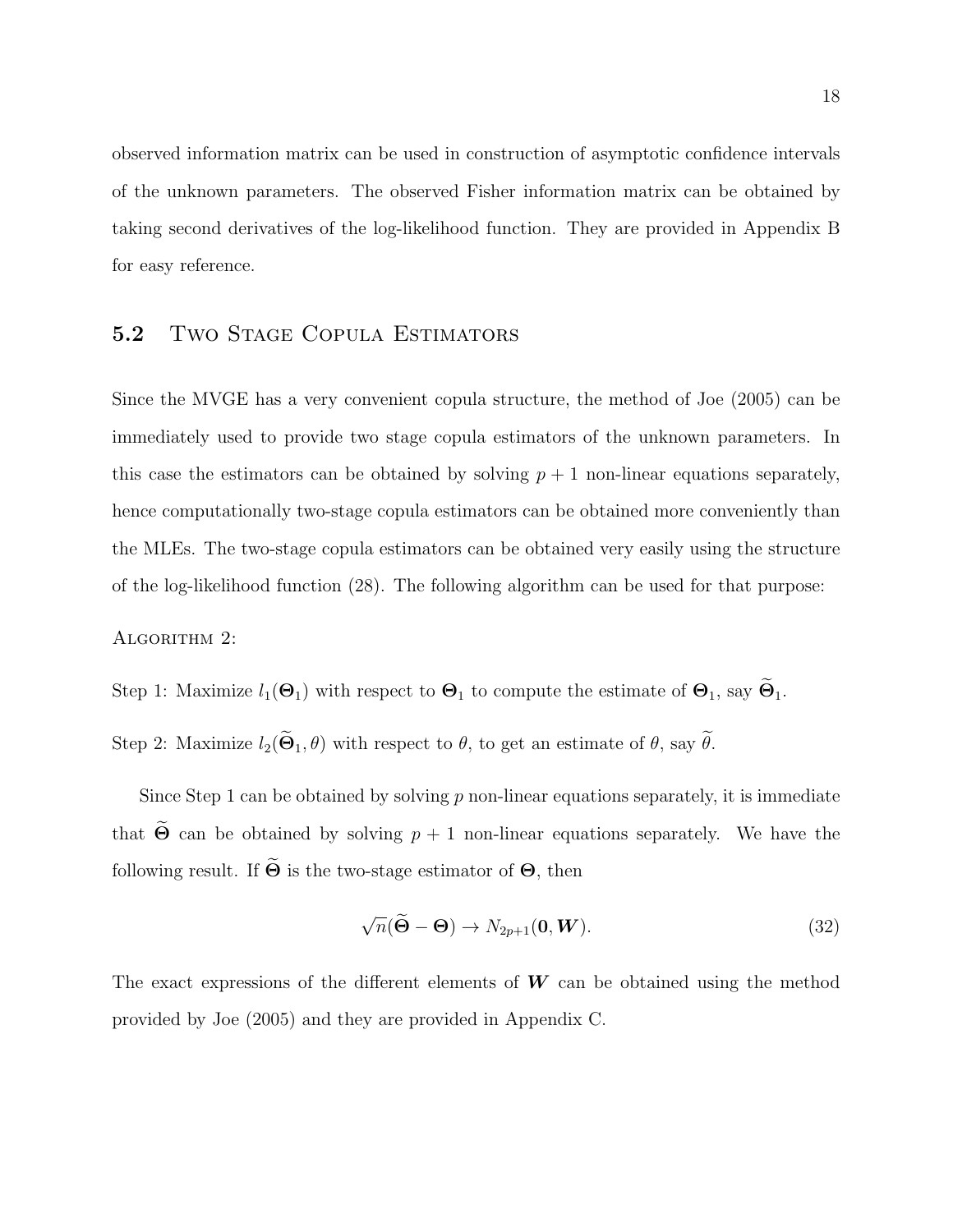# 6 Simulations and Data Analysis

#### 6.1 Simulations

In this section we present some simulation results mainly to compare the performances of the MLEs and the two-stage estimators. We have taken different  $p$  ( $p = 1$  and 2) values, different sample sizes ( $n = 20, 40, 60, 80$  and 100) and different  $\theta$  ( $\theta = 1$  and 2) values. The samples have been generated using the method proposed in Section 3. For each data set, we have calculated the estimators of the unknown parameters using two-stage estimators, and also based on MLEs. In calculating the MLEs we have used the two-stage estimators as initial guesses. We report the average estimates and the square root of the mean squared errors based on 1000 replications. The results are reported in Tables 1 - 8. In each box the upper figures indicate the average estimate and the associated square root of the mean squared errors (MSE) is reported below.

It is clear from the simulation results that as the sample size increases, as expected, the biases and the MSEs decrease in both cases. Both methods perform quite satisfactorily. The performance of the MLEs are slightly better than the estimators based on two-stage methods in terms of lower MSEs and biases particularly for small sample sizes. For large sample sizes both the methods behave quite similarly in terms of biases and MSEs. Although both methods perform quite satisfactorily, computationally the two-stage estimators are much easier to obtain than the MLEs.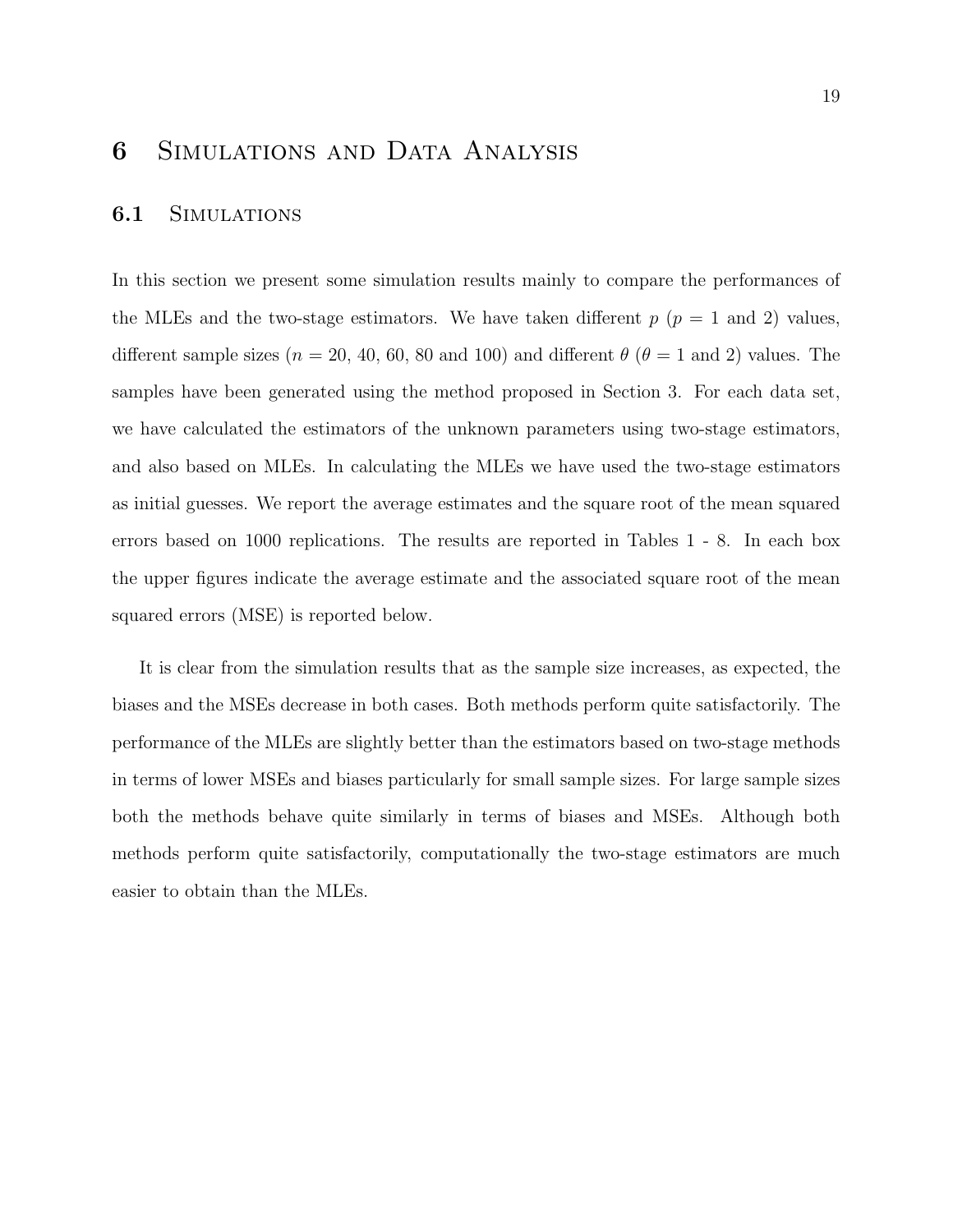Table 1: The average estimates based on two-stage copula method and the associated mean squared errors (reported below) for different parameters when  $\alpha_1 = \lambda_1 = \alpha_2 = \lambda_2 = \alpha_3 = \lambda_3$  $= 1$  and  $\theta = 1.0$ .

| $\mathbf n$ | $\alpha_1$ | $\lambda_1$ | $\alpha_2$ | $\lambda_2$ | $\alpha_3$ | $\lambda_3$ | $\theta$ |
|-------------|------------|-------------|------------|-------------|------------|-------------|----------|
| 20          | 1.1216     | 1.1459      | 1.0900     | 1.1112      | 1.1060     | 1.1375      | 1.2021   |
|             | 0.4505     | 0.3775      | 0.4136     | 0.3518      | 0.4596     | 0.3864      | 0.6974   |
| 40          | 1.0542     | 1.0694      | 1.0391     | 1.0501      | 1.0429     | 1.0597      | 1.0874   |
|             | 0.2751     | 0.2407      | 0.2617     | 0.2341      | 0.2716     | 0.2375      | 0.3745   |
| 60          | 1.0391     | 1.0383      | 1.0341     | 1.0303      | 1.0324     | 1.0303      | 1.0467   |
|             | 0.2146     | 0.1808      | 0.2132     | 0.1823      | 0.2148     | 0.1743      | 0.2746   |
| 80          | 1.0314     | 1.0285      | 1.0262     | 1.0227      | 1.0228     | 1.0205      | 1.0327   |
|             | 0.1905     | 0.1538      | 0.1824     | 0.1553      | 0.1824     | 0.1522      | 0.2295   |
| 100         | 1.0264     | 1.0223      | 1.0188     | 1.0144      | 1.0160     | 1.0118      | 1.0239   |
|             | 0.1647     | 0.1377      | 0.1568     | 0.1345      | 0.1592     | 0.1305      | 0.2006   |

Table 2: The average estimates and the associated mean squared errors (reported below) of the MLEs for different parameters when  $\alpha_1 = \lambda_1 = \alpha_2 = \lambda_2 = \alpha_3 = \lambda_3 = 1$  and  $\theta = 1.0$ .

| n   | $\alpha_1$ | $\lambda_1$ | $\alpha_2$ | $\lambda_2$ | $\alpha_3$ | $\lambda_3$ | $\theta$ |
|-----|------------|-------------|------------|-------------|------------|-------------|----------|
| 20  | 1.1142     | 1.1301      | 1.0698     | 1.1096      | 1.0978     | 1.1167      | 1.1723   |
|     | 0.4221     | 0.3552      | 0.4013     | 0.3498      | 0.4327     | 0.3689      | 0.6767   |
| 40  | 1.0481     | 1.0456      | 1.0227     | 1.0448      | 1.0352     | 1.0448      | 1.0765   |
|     | 0.2522     | 0.2317      | 0.2445     | 0.2289      | 0.2598     | 0.2267      | 0.3592   |
| 60  | 1.0267     | 1.0228      | 1.0167     | 1.0234      | 1.0291     | 1.0299      | 1.0401   |
|     | 0.2089     | 0.1756      | 0.2078     | 0.1778      | 0.2098     | 0.1705      | 0.2611   |
| 80  | 1.0229     | 1.0199      | 1.0198     | 1.0202      | 1.0177     | 1.0196      | 1.0298   |
|     | 0.1889     | 0.1501      | 0.1801     | 0.1498      | 0.1801     | 0.1503      | 0.2109   |
| 100 | 1.0199     | 1.0201      | 1.0187     | 1.0098      | 1.0098     | 1.0101      | 1.0178   |
|     | 0.1589     | 0.1354      | 0.1498     | 0.1311      | 0.1497     | 0.1298      | 0.1996   |

### 6.2 DATA ANALYSIS

In this section we present the analysis of a data set for illustrative purposes mainly to show how the proposed model and the estimators work in practice. We analyze a multivariate data set obtained from Johnson and Wichern (1999, page 34), representing the bone mineral density (BMD) measured in  $g/cm<sup>2</sup>$  for 25 individuals. The data are presented in Table 9.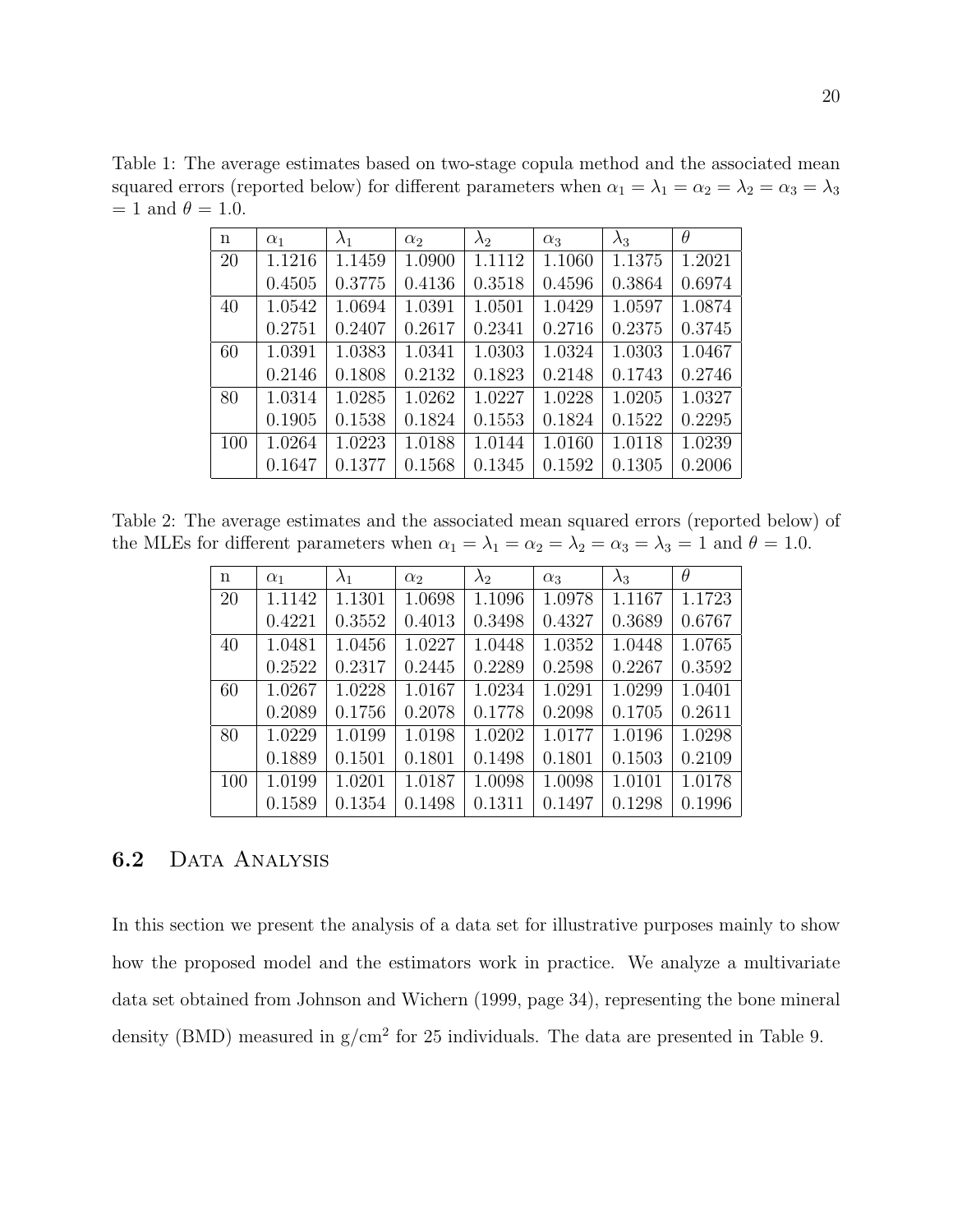Table 3: The average estimates based on two-stage copula method and the associated mean squared errors (reported below) for different parameters when  $\alpha_1 = \lambda_1 = \alpha_2 = \lambda_2 = \alpha_3 = \lambda_3$  $= 1$  and  $\theta = 2.0$ .

| $\mathbf n$ | $\alpha_1$ | $\lambda_1$ | $\alpha_2$ | $\lambda_2$ | $\alpha_3$ | $\lambda_3$ | $\theta$ |
|-------------|------------|-------------|------------|-------------|------------|-------------|----------|
| 20          | 1.2628     | 1.1172      | 1.2132     | 1.0873      | 1.2401     | 1.1071      | 2.4206   |
|             | 0.7666     | 0.3108      | 0.7771     | 0.2929      | 0.7872     | 0.3164      | 1.3776   |
| 40          | 1.1098     | 1.0553      | 1.0864     | 1.0388      | 1.0939     | 1.0462      | 2.2607   |
|             | 0.4405     | 0.2001      | 0.4119     | 0.1972      | 0.4367     | 0.1984      | 1.0397   |
| 60          | 1.0701     | 1.0299      | 1.0651     | 1.0250      | 1.0652     | 1.0258      | 2.1613   |
|             | 0.3341     | 0.1522      | 0.3314     | 0.1554      | 0.3387     | 0.1500      | 0.8182   |
| 80          | 1.0570     | 1.0223      | 1.0529     | 1.0197      | 1.0479     | 1.0168      | 2.1182   |
|             | 0.2935     | 0.1295      | 0.2856     | 0.1357      | 0.2902     | 0.1289      | 0.7127   |
| 100         | 1.0542     | 1.0176      | 1.0418     | 1.0123      | 1.0378     | 1.0094      | 2.0806   |
|             | 0.2547     | 0.1171      | 0.2470     | 0.1154      | 0.2529     | 0.1104      | 0.6089   |

Table 4: The average estimates and the associated mean squared errors (reported below) of the MLEs for different parameters when  $\alpha_1 = \lambda_1 = \alpha_2 = \lambda_2 = \alpha_3 = \lambda_3 = 1$  and  $\theta = 2.0$ .

| $\mathbf n$ | $\alpha_1$ | $\lambda_1$ | $\alpha_2$ | $\lambda_2$ | $\alpha_3$ | $\lambda_3$ | $\theta$ |
|-------------|------------|-------------|------------|-------------|------------|-------------|----------|
| 20          | 1.2427     | 1.0988      | 1.1943     | 1.0678      | 1.1756     | 1.0896      | 2.3452   |
|             | 0.7332     | 0.2934      | 0.7215     | 0.2786      | 0.7567     | 0.2998      | 1.3561   |
| 40          | 1.0799     | 1.0336      | 1.0643     | 1.0265      | 1.0653     | 1.0227      | 2.2225   |
|             | 0.4228     | 0.1889      | 0.3991     | 0.1801      | 0.4118     | 0.1768      | 1.0222   |
| 60          | 1.0565     | 1.0111      | 1.0338     | 1.0114      | 1.0399     | 1.0234      | 2.1556   |
|             | 0.3139     | 0.1447      | 0.3098     | 0.1410      | 0.3089     | 0.1392      | 0.7789   |
| 80          | 1.0338     | 1.0210      | 1.0234     | 1.0102      | 1.0198     | 1.0119      | 2.0798   |
|             | 0.2815     | 0.1198      | 0.2789     | 0.1210      | 0.2817     | 0.1219      | 0.7070   |
| 100         | 1.0220     | 1.0165      | 1.0228     | 1.0011      | 1.0229     | 1.0057      | 2.0182   |
|             | 0.2489     | 0.1143      | 0.2389     | 0.1099      | 0.2498     | 0.1101      | 0.5988   |

Preliminary data analysis suggests that marginals are coming from skewed distributions and they have increasing hazard functions. Therefore, the GE distribution can be used to fit the marginals. We have used the three-parameter GE for fitting the marginals, *i.e.* it has the PDF

$$
f(x; \alpha, \lambda, \mu) = \alpha \lambda e^{-\lambda (x - \mu)} (1 - e^{-\lambda (x - \mu)})^{\alpha - 1},
$$

and the location parameter  $\mu$  is assumed to be known. We have fitted the three-parameter GE distributions to the marginals. In this case we first obtain the unbiased estimator of the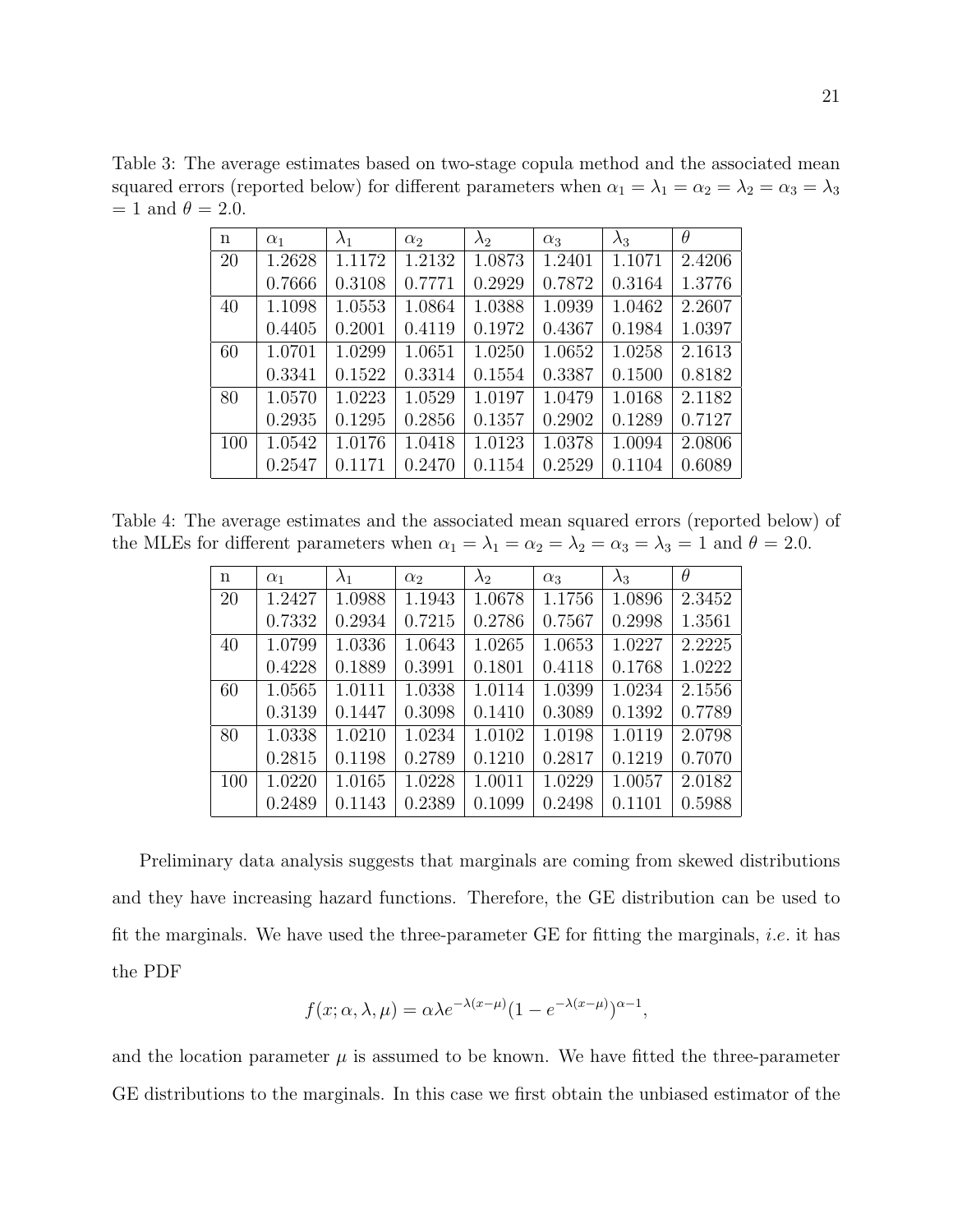Table 5: The average estimates based on two-stage copula method and the associated mean squared errors (reported below) for different parameters when  $\alpha_1 = \lambda_1 = \alpha_2 = \lambda_2 = \alpha_3 =$  $\lambda_3 = \alpha_4 = \lambda_4 = \alpha_5 = \lambda_5 = 1$  and  $\theta = 1.0$ .

| n   | $\alpha_1$ | $\lambda_1$ | $\alpha_2$ | $\lambda_2$ | $\alpha_3$ | $\lambda_3$ | $\alpha_4$ | $\lambda_4$ | $\alpha_5$ | $\lambda_5$ | $\theta$ |
|-----|------------|-------------|------------|-------------|------------|-------------|------------|-------------|------------|-------------|----------|
| 20  | 1.0876     | 1.1195      | 1.0788     | 1.1273      | 1.0753     | 1.1246      | 1.0700     | 1.1192      | 1.0750     | 1.1141      | 1.1478   |
|     | 0.3419     | 0.3722      | 0.3491     | 0.3736      | 0.3467     | 0.3749      | 0.3429     | 0.3656      | 0.3443     | 0.3537      | 0.5226   |
| 40  | 1.0273     | 1.0594      | 1.0214     | 1.0542      | 1.0211     | 1.0542      | 1.0264     | 1.0592      | 1.0195     | 1.0550      | 1.0777   |
|     | 0.2028     | 0.2327      | 0.2075     | 0.2189      | 0.2149     | 0.2195      | 0.2118     | 0.2345      | 0.2058     | 0.2307      | 0.2859   |
| 60  | 1.0149     | 1.0340      | 1.0167     | 1.0389      | 1.0129     | 1.0335      | 1.0148     | 1.0314      | 1.0150     | 1.0347      | 1.0454   |
|     | 0.1606     | 0.1811      | 0.1629     | 0.1851      | 0.1639     | 0.1795      | 0.1668     | 0.1814      | 0.1608     | 0.1775      | 0.2157   |
| 80  | $1.0066\,$ | 1.0242      | 1.0111     | 1.0287      | 1.0046     | 1.0182      | 1.0097     | 1.0267      | 1.0082     | 1.0260      | 1.0332   |
|     | 0.1350     | 0.1517      | 0.1376     | 0.1501      | 0.1345     | 0.1484      | 0.1426     | 0.1578      | 0.1374     | 0.1529      | 0.1762   |
| 100 | $1.0064\,$ | 1.0174      | 1.0094     | 1.0205      | 1.0028     | 1.0126      | 1.0099     | 1.0209      | 1.0087     | 1.0219      | 1.0259   |
|     | 0.1214     | 0.1373      | 0.1236     | 0.1338      | 0.1225     | 0.1337      | 0.1283     | 0.1382      | 0.1209     | 0.1362      | 0.1561   |

Table 6: The average estimates and the associated mean squared errors (reported below) of the MLEs for different parameters when  $\alpha_1 = \lambda_1 = \alpha_2 = \lambda_2 = \alpha_3 = \lambda_3 = \alpha_4 = \lambda_4 = \alpha_5 =$  $\lambda_5 = 1$  and  $\theta = 1.0$ .

| $\mathbf n$ | $\alpha_1$ | $\lambda_1$ | $\alpha_2$ | $\lambda_2$ | $\alpha_3$ | $\lambda_3$ | $\alpha_4$ | $\lambda_4$ | $\alpha_5$ | $\lambda_5$ | $\theta$ |
|-------------|------------|-------------|------------|-------------|------------|-------------|------------|-------------|------------|-------------|----------|
| 20          | 1.0523     | 1.1098      | 1.0498     | 1.1156      | 1.0439     | 1.1110      | 1.0232     | 1.0101      | 1.0543     | 1.0909      | 1.1167   |
|             | 0.3118     | 0.3434      | 0.3098     | 0.3423      | 0.3115     | 0.3389      | 0.3119     | 0.3432      | 0.3114     | 0.3427      | 0.4876   |
| 40          | $1.0195\,$ | 1.0276      | 1.0114     | 1.0345      | 1.0134     | 1.0345      | 1.0087     | 1.0329      | 1.0101     | 1.0367      | 1.0435   |
|             | 0.1818     | 0.2029      | 0.1834     | 0.2019      | 0.1919     | 0.2001      | 0.1889     | 0.1999      | 0.1876     | 0.2101      | 0.2675   |
| 60          | 1.0121     | 1.0178      | 1.0098     | 1.0141      | 1.0108     | 1.0076      | 1.0111     | 1.0198      | 1.0008     | 1.0187      | 1.0213   |
|             | 0.1497     | 0.1634      | 0.1423     | 0.1671      | 0.1501     | 0.1598      | 0.1428     | 0.1699      | 0.1501     | 0.1701      | 0.1987   |
| 80          | 1.0022     | 1.0098      | 1.0043     | 1.0098      | 1.0025     | 1.0043      | 1.0065     | 1.0054      | 1.0031     | 1.0098      | 1.0114   |
|             | 0.1298     | 0.1489      | 0.1301     | 0.1467      | 0.1289     | 0.1402      | 0.1388     | 0.1498      | 0.1287     | 0.1491      | 0.1698   |
| 100         | $1.0022\,$ | 1.0008      | 1.0021     | 1.0039      | 1.0009     | 1.0001      | 1.0001     | 1.0101      | 1.0025     | 1.0111      | 1.0119   |
|             | 0.1198     | 0.1332      | 0.1205     | 0.1313      | 0.1189     | 0.1315      | 0.1197     | 0.1312      | 0.1189     | 0.1334      | 0.1523   |

location parameter using the method proposed by Hall and Wang (2005), and then compute the MLEs of the shape and scale parameters, and the results are presented in Table 10. We have subtracted the estimates of the location parameters from the corresponding marginals, and use this data set for fitting the model  $MVEE_6(\alpha_1, \ldots, \alpha_6, \lambda_1, \ldots, \lambda_6, \theta)$ .

We present below the two-stage copula estimators of the unknown parameters and the associated 95% confidence interval in brackets based on the asymptotic distribution of the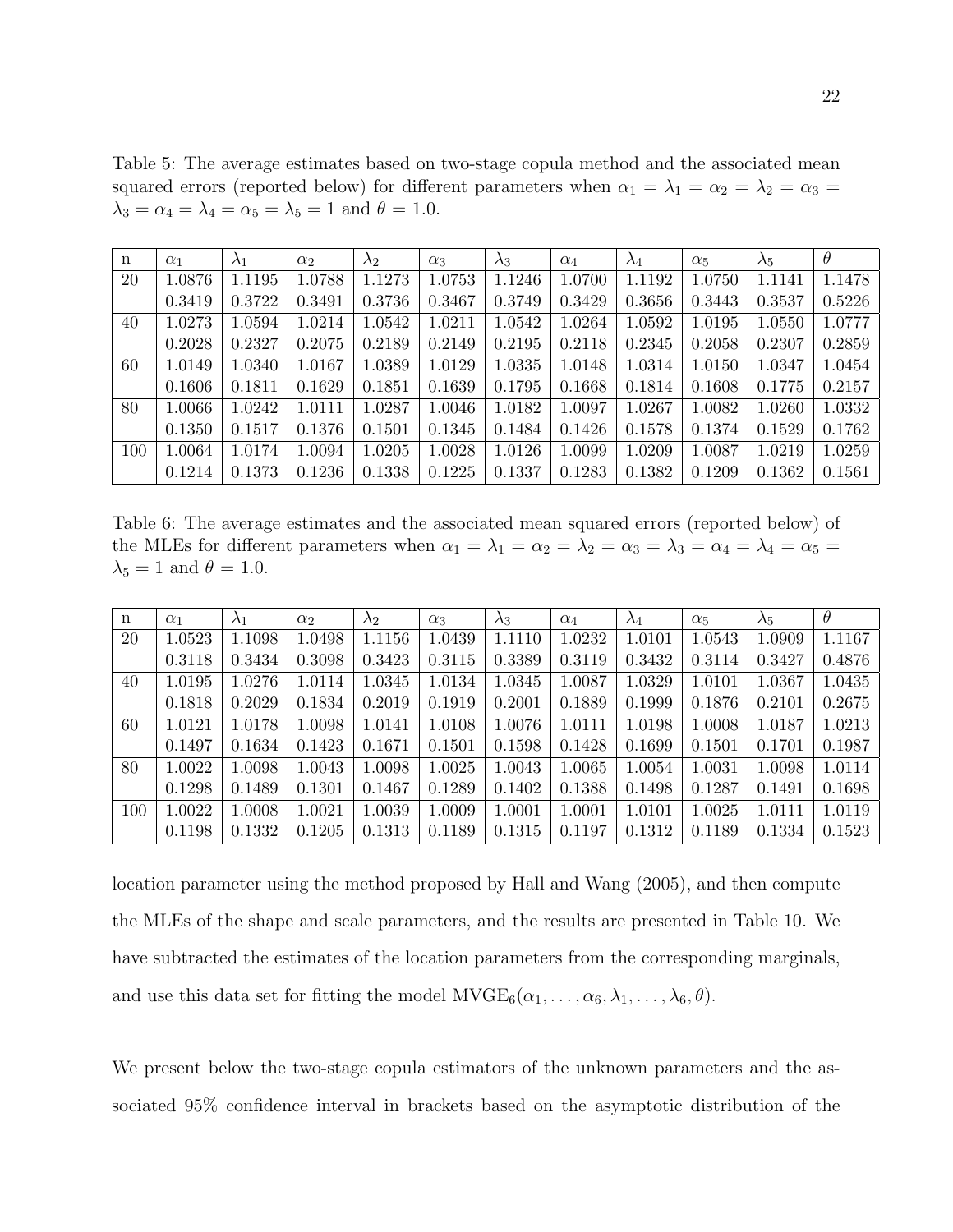Table 7: The average estimates based on two-stage copula method and the associated mean squared errors (reported below) for different parameters when  $\alpha_1 = \lambda_1 = \alpha_2 = \lambda_2 = \alpha_3 =$  $\lambda_3 = \alpha_4 = \lambda_4 = \alpha_5 = \lambda_5 = 1$  and  $\theta = 2.0$ .

| n   | $\alpha_1$ | $\lambda_1$ | $\alpha_2$ | $\lambda_2$ | $\alpha_3$ | $\lambda_3$ | $\alpha_4$ | $\lambda_4$ | $\alpha_5$ | $\lambda_5$ | $\theta$ |
|-----|------------|-------------|------------|-------------|------------|-------------|------------|-------------|------------|-------------|----------|
| 20  | 1.1976     | 1.0928      | 1.1907     | 1.1050      | 1.1857     | 1.1011      | 1.1788     | 1.0929      | 1.1913     | 1.0961      | 2.2948   |
|     | 0.5842     | 0.3046      | 0.5862     | 0.3133      | 0.5872     | 0.3104      | 0.5985     | 0.3026      | 0.6032     | 0.2931      | 1.1052   |
| 40  | $1.0645\,$ | 1.0461      | 1.0606     | 1.0443      | 1.0617     | 1.0455      | 1.0633     | 1.0467      | 1.0542     | 1.0429      | 2.1925   |
|     | 0.3205     | 0.1935      | 0.3414     | 0.1879      | 0.3399     | 0.1852      | 0.3257     | 0.1942      | 0.3212     | 0.1889      | 0.7529   |
| 60  | 1.0409     | 1.0266      | 1.0458     | 1.0323      | 1.0418     | 1.0284      | 1.0408     | 1.0239      | 1.0413     | 1.0278      | 2.1084   |
|     | 0.2495     | 0.1531      | 0.2558     | 0.1564      | 0.2523     | 0.1492      | 0.2601     | 0.1517      | 0.2481     | 0.1483      | 0.5677   |
| 80  | $1.0236\,$ | 1.0191      | 1.0318     | 1.0239      | 1.0217     | 1.0147      | 1.0284     | 1.0207      | 1.0257     | 1.0205      | 2.0786   |
|     | 0.2047     | 0.1282      | 0.2105     | 0.1278      | 0.2012     | 0.1240      | 0.2168     | 0.1331      | 0.2060     | 0.1275      | 0.4518   |
| 100 | 1.0199     | 1.0133      | 1.0260     | 1.0175      | 1.0162     | 1.0100      | 1.0269     | 1.0172      | 1.0239     | 1.0179      | 2.0610   |
|     | 0.1843     | 0.1163      | 0.1879     | 0.1148      | 0.1839     | 0.1111      | 0.1975     | 0.1174      | 0.1825     | 0.1141      | 0.3999   |

Table 8: The average estimates and the associated mean squared errors (reported below) of the MLEs for different parameters when  $\alpha_1 = \lambda_1 = \alpha_2 = \lambda_2 = \alpha_3 = \lambda_3 = \alpha_4 = \lambda_4 = \alpha_5 =$  $\lambda_5 = 1$  and  $\theta = 2.0$ .

| n   | $\alpha_1$ | $\lambda_1$ | $\alpha$ <sub>2</sub> | $\lambda_2$ | $\alpha_3$ | $\lambda_3$ | $\alpha_4$ | $\lambda_4$ | $\alpha_5$ | $\lambda_5$ | $\theta$ |
|-----|------------|-------------|-----------------------|-------------|------------|-------------|------------|-------------|------------|-------------|----------|
| 20  | $1.1623\,$ | 1.0876      | 1.1543                | 1.0897      | 1.1659     | 1.0987      | 1.1683     | 1.0581      | 1.1459     | 1.0563      | 2.1778   |
|     | 0.5325     | 0.2676      | 0.5410                | 0.2669      | 0.5289     | 0.2688      | 0.5411     | 0.2781      | 0.5386     | 0.2689      | 0.8998   |
| 40  | 1.0344     | 1.0312      | 1.0317                | 1.0117      | 1.0361     | 1.0009      | 1.0267     | 1.0056      | 1.0034     | 1.0101      | 2.1111   |
|     | 0.2898     | 0.1551      | 0.2999                | 0.1523      | 0.2956     | 0.1489      | 0.3011     | 0.1423      | 0.2998     | 0.1501      | 0.5923   |
| 60  | 1.0319     | 1.0009      | 1.0219                | 1.0110      | 1.0278     | 1.0210      | 1.0391     | 1.0211      | 1.0313     | 1.0091      | 2.0198   |
|     | 0.2398     | 0.1415      | 0.2367                | 0.1493      | 0.2381     | 0.1397      | 0.2391     | 0.1401      | 0.2369     | 0.1407      | 0.5197   |
| 80  | 1.0118     | 1.0023      | 1.0219                | 1.0110      | 1.0109     | 1.0054      | 1.0115     | 1.0107      | 1.0165     | 1.0167      | 2.0514   |
|     | 0.1923     | 0.1175      | 0.2001                | 0.1198      | 0.1996     | 0.1210      | 0.1998     | 0.1218      | 0.1976     | 0.1212      | 0.4389   |
| 100 | 1.0019     | 1.0111      | 1.0213                | 1.0110      | 1.0009     | 1.0001      | 1.0191     | 1.0019      | 1.0154     | 1.0080      | 2.0098   |
|     | 0.1818     | 0.1112      | 0.1825                | 0.1125      | 0.1801     | 0.1109      | 0.1889     | 0.1135      | 0.1822     | 0.1122      | 0.3818   |

two-stage estimators as provided in (32).

$$
\tilde{\alpha}_1 = 23.8616(\pm 7.1513), \ \tilde{\lambda}_1 = 7.5595(\pm 2.8776), \ \tilde{\alpha}_2 = 32.3204(\pm 9.0118), \ \tilde{\lambda}_2 = 8.7521(\pm 3.1234),
$$

$$
\tilde{\alpha}_3 = 10.8818(\pm 3.2567), \ \tilde{\lambda}_3 = 3.4830(\pm 0.9117), \ \tilde{\alpha}_4 = 16.5540(\pm 4.9987), \ \tilde{\lambda}_4 = 4.5939(\pm 1.7876),
$$

 $\widetilde{\alpha}_5 = 33.7024(\mp 9.1165), \ \widetilde{\lambda}_5 = 11.0702(\mp 4.1113), \ \widetilde{\alpha}_6 = 31.5931(\mp 8.5467), \widetilde{\lambda}_6 = 10.7384(\mp 4.0112),$ 

$$
\widetilde{\theta} = 2.0912(\mp 0.7511).
$$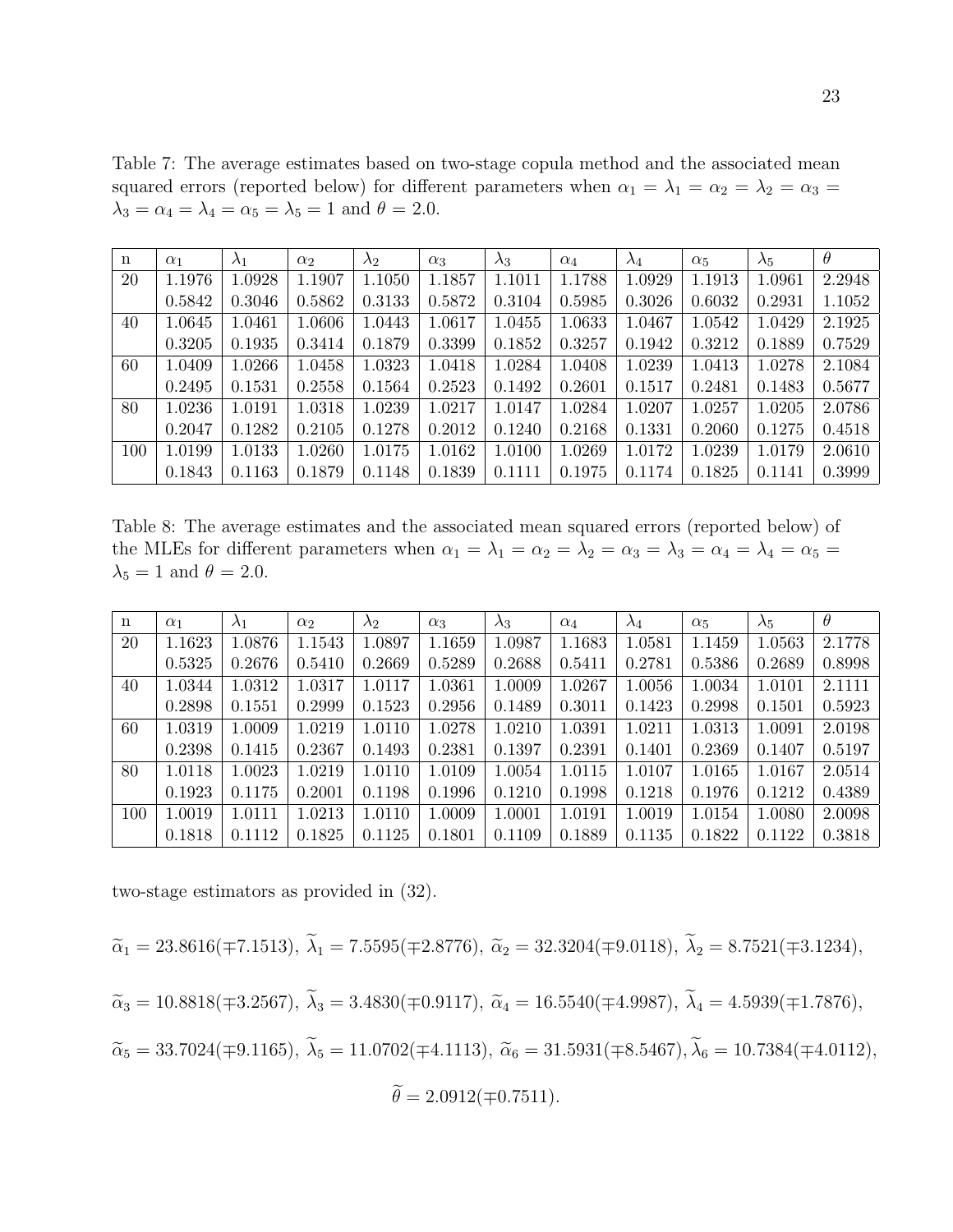| Subject        | Dominant | Radius | Dominant | Humerus | Dominant | Ulna  |
|----------------|----------|--------|----------|---------|----------|-------|
| No.            | radius   |        | humerus  |         | ulna     |       |
| $\mathbf{1}$   | 1.103    | 1.052  | 2.139    | 2.238   | 0.873    | 0.872 |
| $\overline{2}$ | 0.842    | 0.859  | 1.873    | 1.741   | 0.590    | 0.744 |
| 3              | 0.925    | 0.873  | 1.887    | 1.809   | 0.767    | 0.713 |
| $\overline{4}$ | 0.857    | 0.744  | 1.739    | 1.547   | 0.706    | 0.674 |
| $\overline{5}$ | 0.795    | 0.809  | 1.734    | 1.715   | 0.549    | 0.654 |
| $\sqrt{6}$     | 0.787    | 0.779  | 1.509    | 1.474   | 0.782    | 0.571 |
| $\overline{7}$ | 0.933    | 0.880  | 1.695    | 1.656   | 0.737    | 0.803 |
| 8              | 0.799    | 0.851  | 1.740    | 1.777   | 0.618    | 0.682 |
| 9              | 0.945    | 0.876  | 1.811    | 1.759   | 0.853    | 0.777 |
| $10\,$         | 0.921    | 0.906  | 1.954    | 2.009   | 0.823    | 0.765 |
| 11             | 0.792    | 0.825  | 1.624    | 1.657   | 0.686    | 0.668 |
| 12             | 0.815    | 0.751  | 2.204    | 1.846   | 0.678    | 0.546 |
| 13             | 0.755    | 0.724  | 1.508    | 1.458   | 0.662    | 0.595 |
| 14             | 0.880    | 0.866  | 1.786    | 1.811   | 0.810    | 0.819 |
| 15             | 0.900    | 0.838  | 1.902    | 1.606   | 0.723    | 0.677 |
| 16             | 0.764    | 0.757  | 1.743    | 1.794   | 0.586    | 0.541 |
| 17             | 0.733    | 0.748  | 1.863    | 1.869   | 0.672    | 0.752 |
| 18             | 0.932    | 0.898  | 2.028    | 2.032   | 0.836    | 0.805 |
| 19             | 0.856    | 0.786  | 1.390    | 1.324   | 0.578    | 0.610 |
| 20             | 0.890    | 0.950  | 2.187    | 2.087   | 0.758    | 0.718 |
| 21             | 0.688    | 0.532  | 1.650    | 1.378   | 0.533    | 0.482 |
| 22             | 0.940    | 0.850  | 2.334    | 2.225   | 0.757    | 0.731 |
| 23             | 0.493    | 0.616  | 1.037    | 1.268   | 0.546    | 0.615 |
| 24             | 0.835    | 0.752  | 1.509    | 1.422   | 0.618    | 0.664 |
| 25             | 0.915    | 0.936  | 1.971    | 1.869   | 0.869    | 0.868 |

Table 9: The BMD data.

Table 10: Parameter estimates for marginal GE.

| Parameter | Dominant | Radius  | Dominant | Humerus | Dominant | Ulna    |
|-----------|----------|---------|----------|---------|----------|---------|
|           | radius   |         | humerus  |         | ulna     |         |
|           | 49.9006  | 67.5898 | 22.7566  | 36.6185 | 70.4800  | 66.0690 |
|           | 7.5595   | 8.7521  | 3.4830   | 4.5939  | 11.0702  | 10.7384 |
|           | 0.2578   | 0.2762  | 0.7159   | 0.8185  | 0.2636   | 0.2483  |

We use these estimates as the initial estimates to compute the MLEs of the unknown parameters. The MLEs of the unknown parameters, and the associated 95% confidence intervals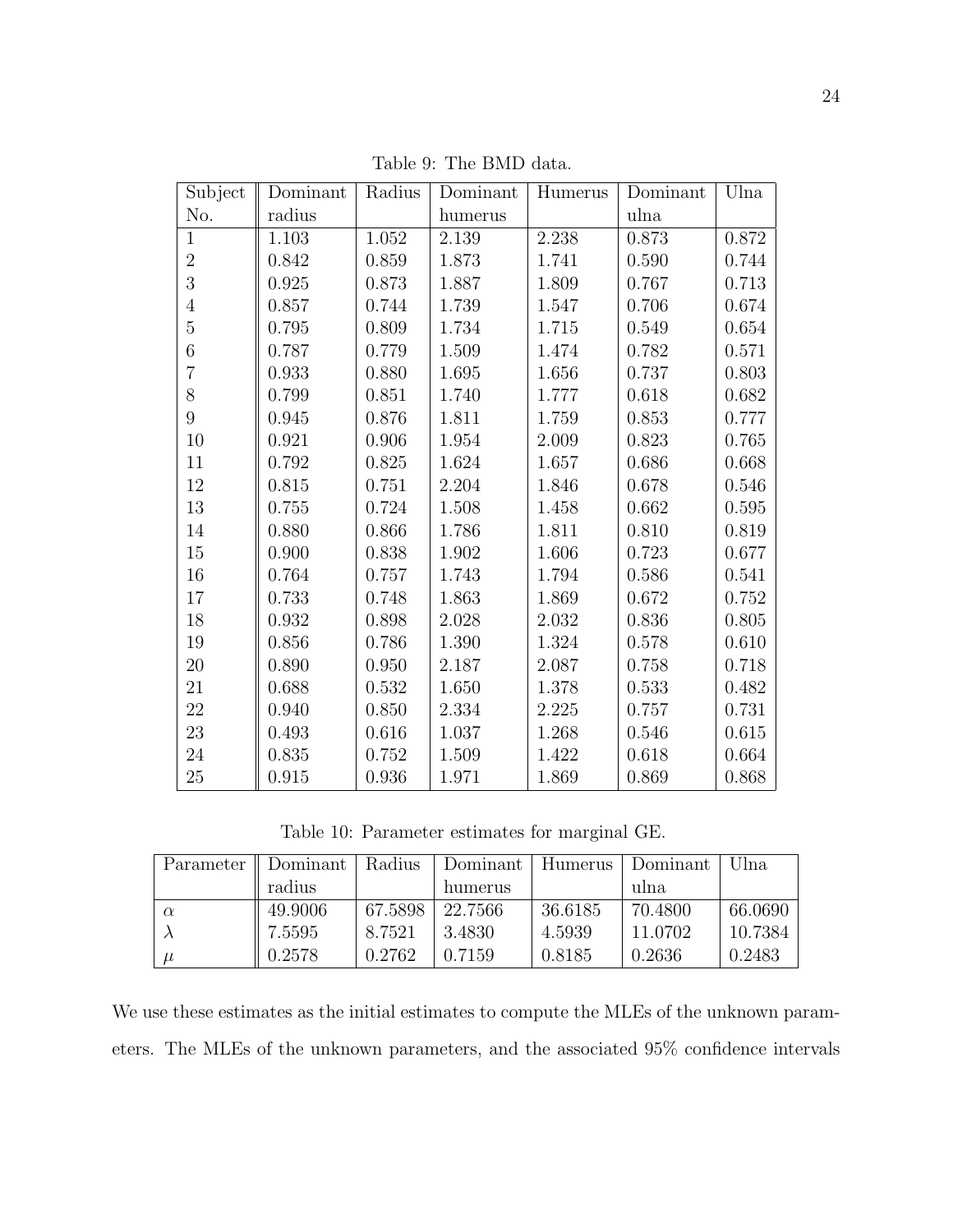based on the Fisher information matrix presented within brackets are as follows:

$$
\begin{aligned}\n\widehat{\alpha}_1 &= 23.3272(\mp 6.1217), \ \widehat{\lambda}_1 = 7.6402(\mp 2.1521), \ \widehat{\alpha}_2 = 31.3839(\mp 8.1176), \ \widehat{\lambda}_2 = 8.5622(\mp 2.3654), \\
\widehat{\alpha}_3 &= 10.7247(\mp 2.7664), \ \widehat{\lambda}_3 = 3.2199(\mp 0.8675), \ \widehat{\alpha}_4 = 15.3030(\mp 4.0145), \ \widehat{\lambda}_4 = 4.3723(\mp 1.1657), \\
\widehat{\alpha}_5 &= 32.9878(\mp 8.2525), \ \widehat{\lambda}_5 = 10.7200(\mp 3.5641), \ \widehat{\alpha}_6 = 30.9029(\mp 7.8876), \ \widehat{\lambda}_6 = 10.4922(\mp 3.3176), \\
\widehat{\theta} &= 2.2257(\mp 0.7223).\n\end{aligned}
$$

Now the natural question is how good the model fits the data. Although, we have several satisfactory goodness of fit tests available for univariate data set, the same is not true in case of multivariate data set. Therefore, we test the marginals only. It is known that this is not sufficient, but necessary at least. We computed the Kolmogorov-Smirnov (KS) distances between the empirical marginals and the fitted marginals, and the associated  $p$ values (reported within brackets) for the six marginals to be; 0.1989 (0.2754), 0.1565 (0.5728), 0.1174 (0.8807), 0.1045 (0.9474), 0.1123 (0.9106) 0.0944 (0.9790), respectively. Since in all the cases the  $p$  values are quite high, it indicates that the proposed MVGE is indeed a good model for this BMD multivariate data set.

### 7 Conclusions

In this paper we have proposed a new multivariate absolute continuous distribution whose marginals are the GE distributions. The proposed model is a very flexible multivariate model, and it is observed that the proposed model can be obtained in three different ways. We have developed various properties of the model and discussed two different estimation procedures. It is observed that the MLEs are computationally quite difficult to compute but the two-stage estimators are very easy to implement in practice. Simulation results suggest that the performances of the two estimators are quite similar in nature mainly for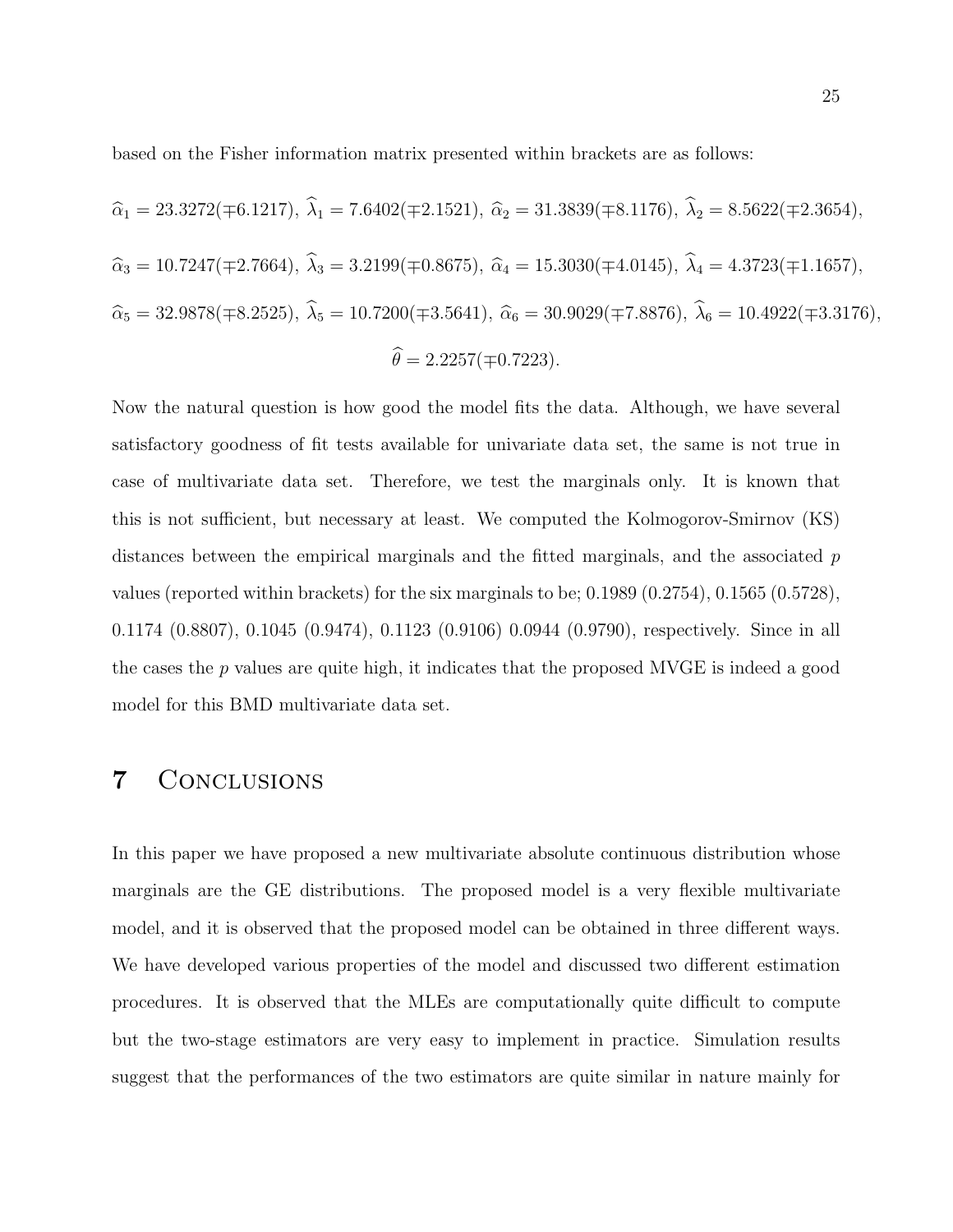large sample sizes. One multivariate bone mineral density data has been analyzed using this model, and it is observed that the proposed model provides a good fit to the above data set.

ACKNOWLEDGEMENTS: The authors would like to thank the associate editor and two referees for their constructive suggestions which have helped to improve the paper significantly. Part of the work of the first authors has been supported by a grant from the Mathematical Sciences Initiative, IIT Kanpur.

### APPENDIX A

In Step 1,  $\mathbf{\Theta}^{(1)} = (\beta_1^{(1)})$  $\lambda_1^{(1)}, \ldots, \beta_p^{(1)}, \lambda_1^{(1)}, \ldots, \lambda_p^{(1)}$  can be obtained by solving

$$
\frac{n}{\lambda_j} - \sum_{i=1}^n x_{ij} + (\beta_j - 1) \sum_{i=1}^n \frac{x_{ij} e^{-\lambda_j x_{ij}}}{1 - e^{-\lambda_j x_{ij}}} = 0,
$$
\n(33)

$$
\frac{n}{\beta_j} + \sum_{i=1}^n \ln(1 - e^{-\lambda_j x_{ij}}) = 0.
$$
 (34)

First obtain  $\lambda_j^{(1)}$  by solving

$$
\frac{n}{\lambda_j} - \sum_{i=1}^n x_{ij} + (\beta_j^{(1)}(\lambda_j) - 1) \sum_{i=1}^n \frac{x_{ij} e^{-\lambda_j x_{ij}}}{1 - e^{-\lambda_j x_{ij}}} = 0,
$$

where

$$
\beta_j^{(1)}(\lambda_j) = -\frac{n}{\sum_{i=1}^n \ln(1 - e^{-\lambda_j x_{ij}})}
$$

and finally obtain

$$
\beta_j^{(1)} = -\frac{n}{\sum_{i=1}^n \ln(1 - e^{-\lambda_j^{(1)}x_{ij}})}
$$

In Step 2 and Step 4,  $\theta^{(k)}$  for  $k \geq 1$ , can be obtained by solving the following non-linear equation on  $\theta$ :

$$
\sum_{i=1}^{n} \sum_{j=1}^{p} \ln(u_{ij}(\beta_j^{(k)}, \lambda_j^{(k)})) = \sum_{j=1}^{p} \frac{n\theta(j-1)}{\theta+j-1} + \theta^2 \sum_{i=1}^{n} \ln(v_i(\Theta_1^{(k)}, \theta)) + (\theta + p) \sum_{i=1}^{n} \frac{\sum_{j=1}^{p} ((u_{ij}(\beta_j^{(k)}, \lambda_j^{(k)}))^{-1/\theta} \ln(u_{ij}(\beta_j^{(k)}, \lambda_j^{(k)}))}{v_i(\Theta_1^{(k)}, \theta)},
$$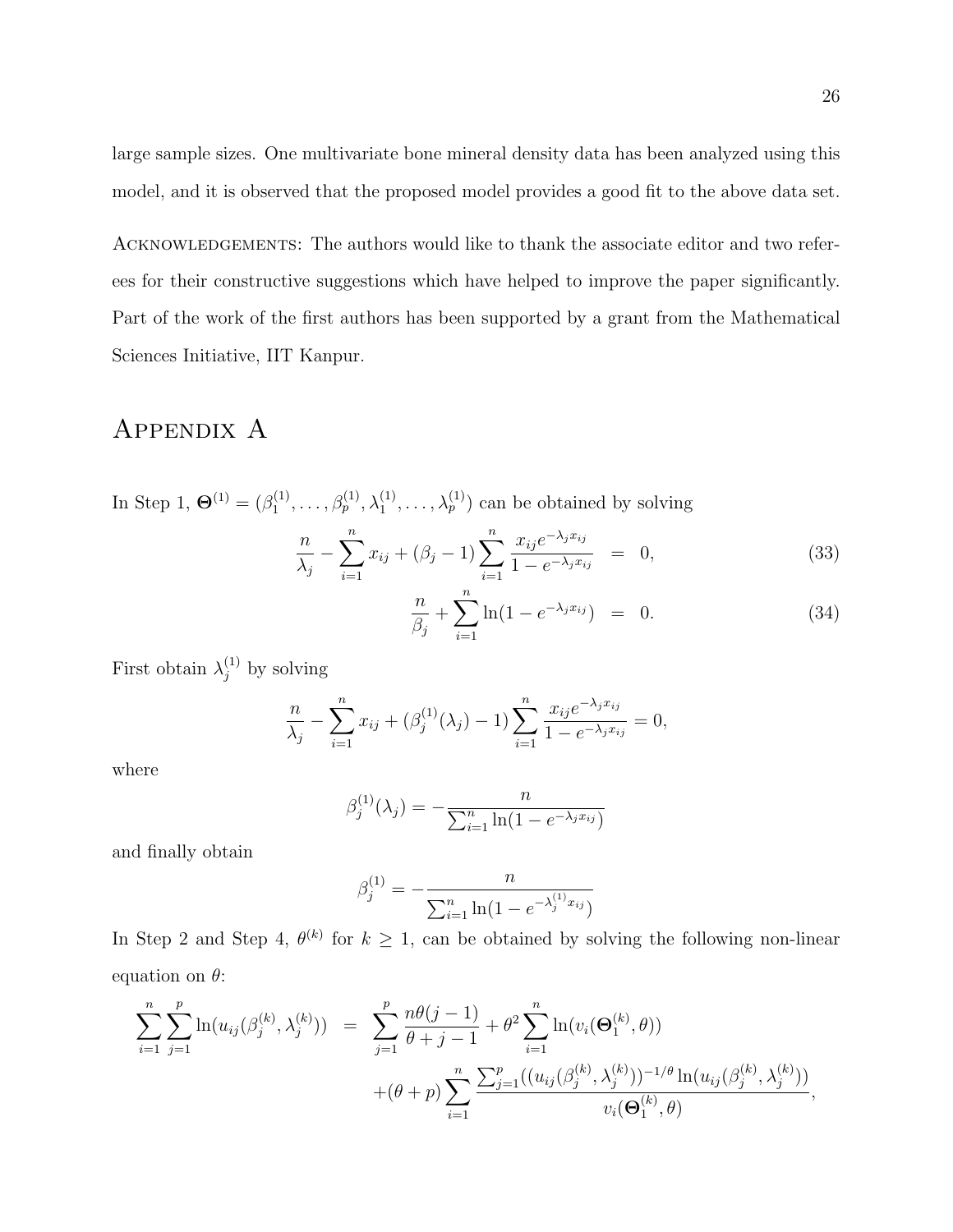where

$$
v_i(\Theta_1^{(k)}, \theta) = \sum_{j=1}^p u_{ij}(\beta_j^{(k)}, \lambda_j^{(k)})^{-1/\theta} - (p-1)
$$

Step 3 can be performed as follows. Let us define the following notations for  $j = 1, \ldots, p$ .

$$
c_{1j}^{(k)} = \beta_j^{(k)} \left( \frac{1}{\theta^{(k)}} + 1 \right) \sum_{i=1}^n \frac{x_{ij} e^{-\lambda_j^{(k)} x_{ij}}}{(1 - e^{-\lambda_j^{(k)} x_{ij}})}
$$
  
\n
$$
c_{2j}^{(k)} = \left( \frac{1}{\theta^{(k)}} + 1 \right) \sum_{i=1}^n \ln(1 - e^{-\lambda_j^{(k)} x_{ij}})
$$
  
\n
$$
d_{1j} = -\frac{\beta_j^{(k)} (\theta^{(k)} + p)}{\theta^{(k)}} \sum_{i=1}^n \frac{(1 - e^{-\lambda_j^{(k)} x_{ij}})^{-1 - \beta_j^{(k)} / \theta^{(k)}} x_{ij} e^{-\lambda_j^{(k)} x_{ij}}}{v_i(\Theta_1^{(k)}, \theta^{(k)})}
$$
  
\n
$$
d_{2j} = -\frac{(\theta^{(k)} + p)}{\theta^{(k)}} \sum_{i=1}^n \frac{\ln(1 - e^{-\lambda_j^{(k)} x_{ij}}) \times (1 - e^{-\lambda_j^{(k)} x_{ij}})^{-\beta_j^{(k)} / \theta^{(k)}}}{v_i(\Theta_1^{(k)}, \theta^{(k)})}.
$$

Therefore,  $\lambda_i^{(k+1)}$  $j_j^{(k+1)}$  can be obtained by solving the following non-linear equation on  $\lambda_j$ 

$$
\frac{n}{\lambda_j} - \sum_{i=1}^n x_{ij} + (\beta_j^{(k+1)}(\lambda_j) - 1) \sum_{i=1}^n \frac{x_{ij} e^{-\lambda_j x_{ij}}}{1 - e^{-\lambda_j x_{ij}}} = c_{1j} + d_{1j}
$$

where

$$
\beta_j^{(k+1)}(\lambda_j) = -\frac{n}{\sum_{i=1}^n \ln(1 - e^{-\lambda_j x_{ij}}) - c_{1j} - d_{1j}}
$$

and finally obtain

$$
\beta_j^{(k+1)} = \beta_j^{(k+1)}(\lambda_j^{(k+1)})
$$

# Appendix B

In this section we provide the elements of the observed Fisher information matrix. We will provide the following elements for  $j, k = 1, \ldots, p, j \neq k$ .

$$
\frac{\partial^2 l}{\partial \beta_j^2}, \frac{\partial^2 l}{\partial \lambda_j^2}, \frac{\partial^2 l}{\partial \theta^2}, \frac{\partial^2 l}{\partial \beta_j \partial \beta_k}, \frac{\partial^2 l}{\partial \beta_j \partial \lambda_j}, \frac{\partial^2 l}{\partial \beta_j \partial \lambda_k}, \frac{\partial^2 l}{\partial \beta_j \partial \theta}, \frac{\partial^2 l}{\partial \lambda_j \partial \theta}.
$$

$$
\frac{\partial^2 l}{\partial \beta_j^2} = -\frac{n}{\beta_j^2} + \frac{(\theta + p)}{\theta^2 \beta_j^2} \sum_{i=1}^n \frac{\left[\ln(u_{ij}(\beta_j, \lambda_j)\right]^2 \times \left[(u_{ij}(\beta_j, \lambda_j))\right]^{-1/\theta}}{v_i(\Theta_1, \theta)} \times \left\{1 - \frac{\left[(u_{ij}(\beta_j, \lambda_j))\right]^{-1/\theta}}{v_i(\Theta_1, \theta)}\right\}
$$

$$
\frac{\partial^2 l}{\partial \theta_1^2} = -\frac{n}{\theta_1} + \left(\frac{\beta_j}{\theta_1} - 1\right) \sum_{i=1}^n \frac{x_{ij}^2 e^{-\lambda_j x_{ij}}}{\sqrt{n}} + \frac{(\theta + p)\beta_j}{\theta_1} \sum_{i=1}^n \frac{A_{ij}(\Theta_1, \theta) x_{ij}^2 w_{ij}(\lambda_j)}{\sqrt{n}} \frac{\partial^2 l}{\partial \theta_1^2}.
$$

$$
\frac{\partial^2 t}{\partial \lambda_j^2} = -\frac{n}{\lambda_j^2} + \left(\frac{\beta_j}{\theta} - 1\right) \sum_{i=1} \frac{x_{ij}e^{-\beta_j t}}{(1 - e^{-\lambda_j x_{ij}})^2} + \frac{(\theta + p)\beta_j}{\theta} \sum_{i=1} \frac{x_{ij}(\mathbf{O}_1, \theta) x_{ij} \omega_{ij}(\lambda_j)}{(v_i(\mathbf{\Theta}_1, \theta))^2}
$$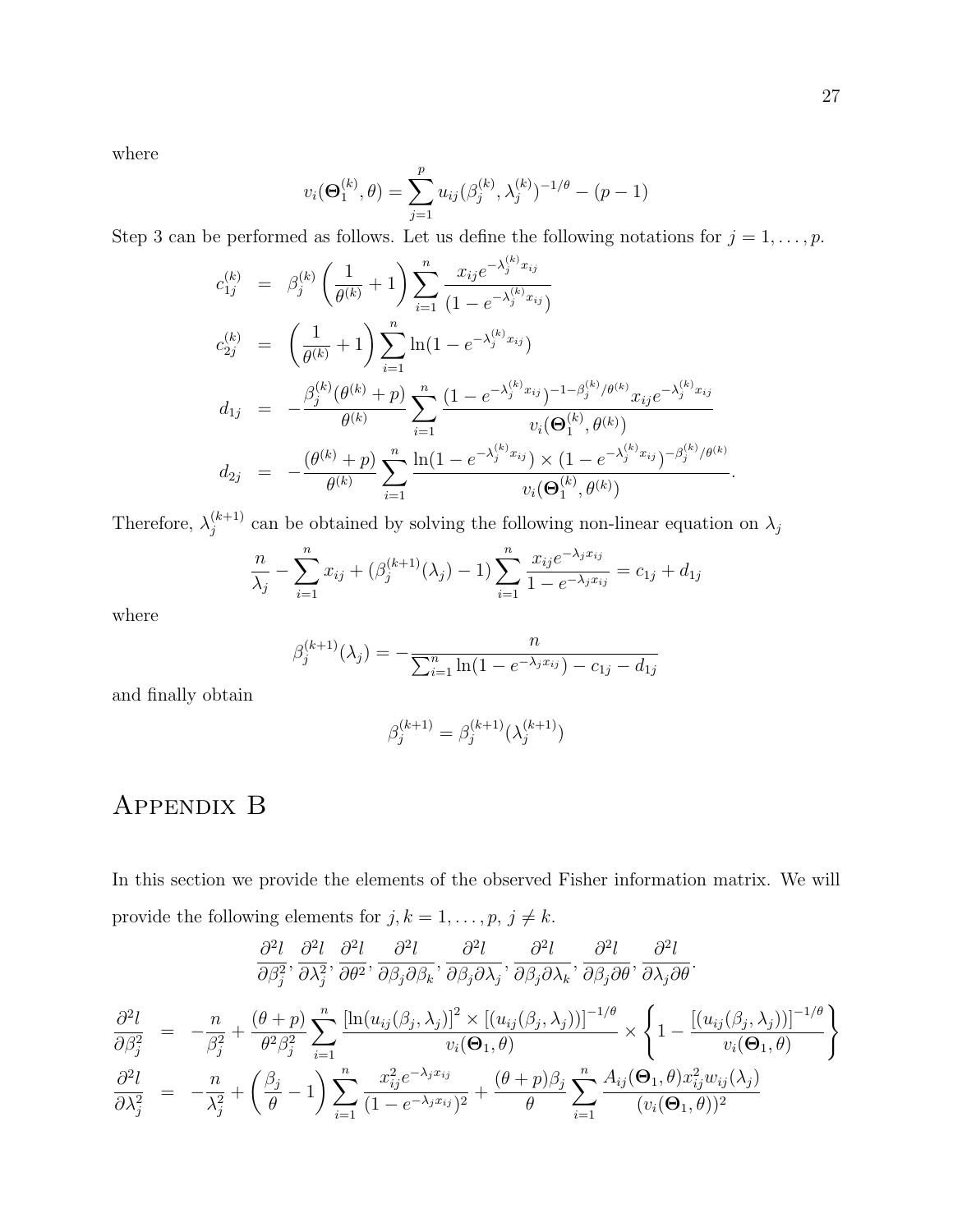where

$$
A_{ij}(\Theta_1, \theta) = \frac{1}{(u_{ij}(\beta_j, \lambda_j))^{1/\theta}} \times \left[ \left\{ \left( \frac{\beta_j}{\theta} + 1 \right) w_{ij}(\lambda_j) + 1 \right\} v_i(\Theta_1, \theta) + w_{ij}(\lambda_j) (u_{ij}(\beta_j, \lambda_j))^{-1/\theta} \right]
$$
  

$$
\frac{\partial^2 l}{\partial \theta^2} = \frac{np}{\theta^2} - n \sum_{j=1}^p \frac{1}{(\theta + j - 1)^2} - \frac{2}{\theta^3} \sum_{i=1}^n \sum_{j=1}^p \ln u_{ij}(\beta_j, \lambda_j) - \sum_{i=1}^n \frac{2B_i(\Theta_1, \theta)}{v_i(\Theta_1, \theta)} - (\theta + p) \sum_{i=1}^n c_i(\Theta_1, \theta)
$$
  
where

where

$$
B_i(\Theta_1, \theta) = \sum_{j=1}^p B_{ij}(\Theta_1, \theta)
$$
  
\n
$$
B_{ij}(\Theta_1, \theta) = \frac{1}{\theta^2} (u_{ij}(\beta_j, \lambda_j))^{-1/\theta} \ln(u_{ij}(\beta_j, \lambda_j))
$$
  
\n
$$
C_i(\Theta_1, \theta) = -\frac{2B_i(\Theta_1, \theta)}{\theta v_i(\Theta_1, \theta)} + \frac{1}{\theta^4} \sum_{j=1}^p [u_{ij}(\beta_j, \lambda_j)]^{-1/\theta} [\ln(u_{ij}(\beta_j, \lambda_j))]^2 + \frac{B_i(\Theta_1, \theta)}{[v_i(\Theta_1, \theta)]^2}.
$$

For  $1\leq j\neq k\leq p$ 

$$
\frac{\partial^2 l}{\partial \beta_j \partial \beta_k} = -\frac{\theta + p}{\theta} \sum_{i=1}^n \frac{1}{(v_i(\Theta_1, \theta))^2} \times [u_{ij}(\beta_j, \lambda_j)]^{-1/\theta} \ln(1 - e^{-\lambda_j x_{ij}})
$$
  
\n
$$
\frac{\partial^2 l}{\partial \beta_j \partial \theta} = \frac{1}{\theta^2} \sum_{i=1}^n \sum_{j=1}^p \ln(1 - e^{-\lambda_j x_{ij}}) + p \sum_{i=1}^n \frac{B_i(\Theta_1, \theta)}{v_i(\Theta_1, \theta)} + \theta(\theta + p) \sum_{i=1}^n \left(\frac{B_i(\Theta_1, \theta)}{v_i(\Theta_1, \theta)}\right)^2
$$
  
\n
$$
-\left(\frac{p}{\theta} + 1\right) \sum_{i=1}^n \sum_{j=1}^p \frac{B_{ij}(\Theta_1, \theta) \ln(1 - e^{-\lambda_j x_{ij}})}{v_i(\Theta_1, \theta)}
$$
  
\n
$$
\frac{\partial^2 l}{\partial \beta_j \partial \lambda_j} = -\frac{1}{\theta} \sum_{i=1}^n \frac{x_{ij} e^{-\lambda_j x_{ij}}}{1 - e^{-\lambda_j x_{ij}}} - (\theta + p) \sum_{i=1}^n D_{ij}(\beta_j, \lambda_j, \theta) \left(1 - \frac{\beta_j}{\theta} \ln(1 - e^{-\lambda_j x_{ij}})\right)
$$
  
\n
$$
-\beta_j^2 (\theta + p) \sum_{i=1}^n (D_{ij}(\beta_j, \lambda_j, \theta))^2
$$

$$
\frac{\partial^2 l}{\partial \beta_k \partial \lambda_j} = -\frac{\beta_j(\theta + p)}{\theta} \sum_{i=1}^n D_{ij}(\beta_j, \lambda_j) \times \frac{1}{v_i(\Theta_1, \theta)} \times (u_{ik}(\beta_k, \lambda_k))^{-1/\theta} \times \ln(1 - e^{-\lambda_k x_{ik}}),
$$

where

$$
D_{ij}(\beta_j, \lambda_j, \theta) = \frac{(1 - e^{-\lambda_j x_{ij}})^{-(\beta_j/\theta + 1)} x_{ij} e^{-\lambda_j x_{ij}}}{\theta v_i(\Theta_1, \theta)}.
$$

$$
\frac{\partial^2 l}{\partial \theta \partial \lambda_j} = \frac{1}{\theta^2} \sum_{i=1}^n \frac{\beta_j x_{ij} e^{-\lambda_j x_{ij}}}{1 - e^{-\lambda_j x_{ij}}} + \frac{\beta_j}{\theta} \sum_{i=1}^n D_{ij}(\beta_j, \lambda_j, \theta) \left( p - \frac{\beta_j(\theta + p)}{\theta} \ln(1 - e^{-\lambda_j x_{ij}}) \right) \n- \frac{\beta_j(\theta + p)}{\theta^2} \sum_{i=1}^n \sum_{m=1}^p D_{ij}(\beta_j, \lambda_j, \theta) \times \frac{1}{v_i(\Theta_1, \theta)} \times [u_{im}(\beta_m, \lambda_m)]^{-1/\theta} \ln u_{im}(\beta_m, \lambda_m).
$$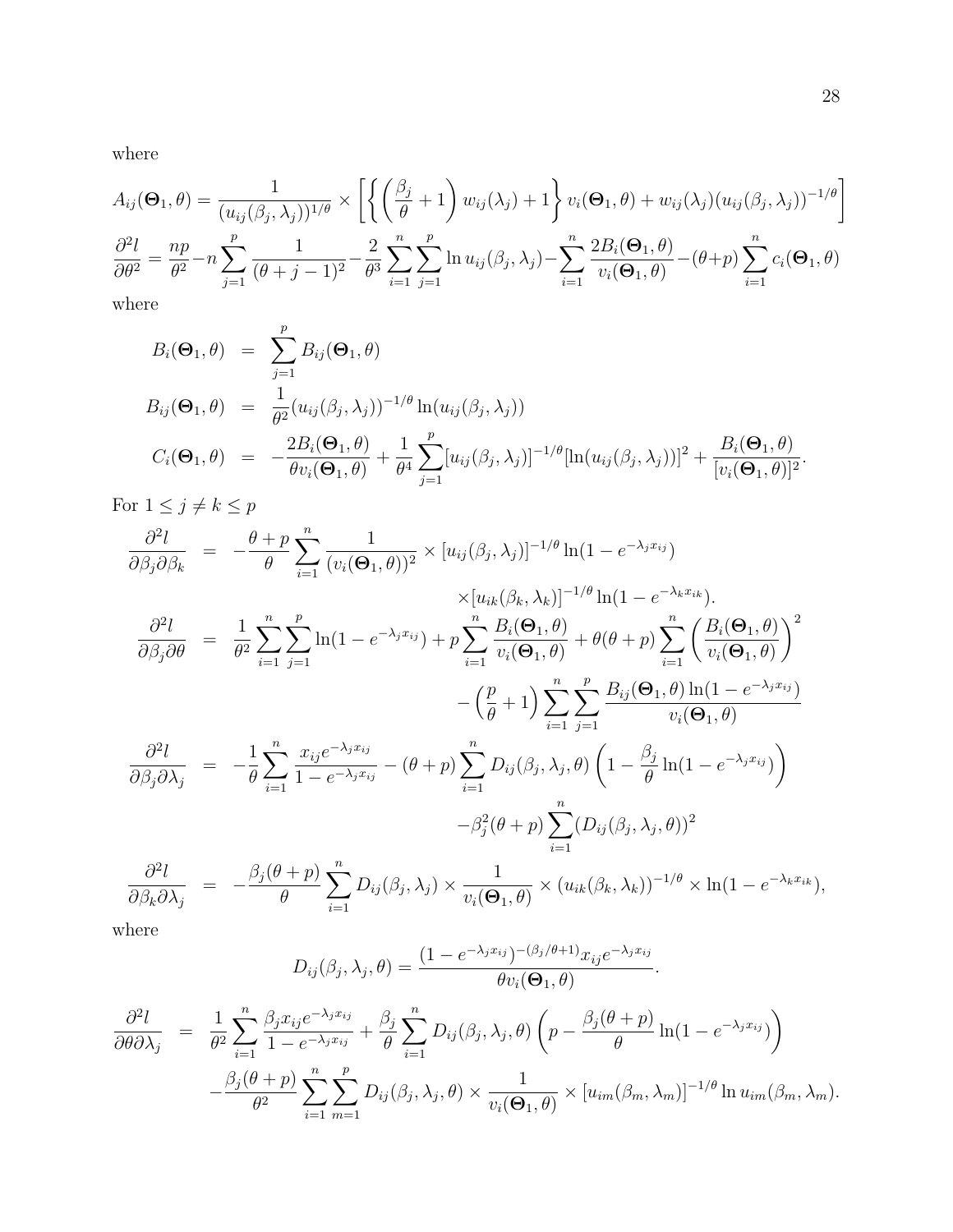# Appendix C

In this section we provide the elements of the matrix  $W$ , which is a  $2p + 1 \times 2p + 1$  positive definite matrix. In the calculation of the different elements of the matrix  $W$ , we need to compute the expected Fisher information matrix also. They are not presented here, as these elements can be easily obtained from the expressions provided in Appendix B, and after performing required one or two dimensional integration numerically. We will be using the following notations. The expected  $2p + 1 \times 2p + 1$  Fisher information matrix is denoted by

$$
\boldsymbol{I} = \begin{bmatrix} \boldsymbol{I}_{11} & \ldots & \boldsymbol{I}_{1p} & \boldsymbol{I}_{1d} \\ \vdots & \ddots & \vdots & \vdots \\ \boldsymbol{I}_{p1} & \ldots & \boldsymbol{I}_{pp} & \boldsymbol{I}_{pd} \\ \boldsymbol{I}_{d1} & \ldots & \boldsymbol{I}_{dp} & \boldsymbol{I}_{dd} \end{bmatrix}
$$

.

Here each  $\mathbf{I}_{jk}$ , for  $1 \leq j, k \leq p$  is a  $2 \times 2$  matrix, each  $\mathbf{I}_{jd}$ , for  $1 \leq j \leq p$  is a  $2 \times 1$ , vector,  $I_{jd} = I_{dj}^T$ , and  $I_{dd}$  is a real number. From Joe (2005), we have

$$
\boldsymbol{W}=\left(\boldsymbol{-\boldsymbol{U}}^{-1}\right)\boldsymbol{M}\left(\boldsymbol{-\boldsymbol{U}}^{-1}\right)^T.
$$

Here

$$
-U = \begin{bmatrix} J_{11} & \ldots & 0 & 0 \\ \vdots & \ddots & \vdots & \vdots \\ 0 & \ldots & J_{pp} & 0 \\ I_{d1} & \ldots & I_{dp} & I_{dd} \end{bmatrix}, \text{ and } -M = \begin{bmatrix} J_{11} & \ldots & J_{1p} & 0 \\ \vdots & \ddots & \vdots & \vdots \\ J_{p1} & \ldots & J_{pp} & 0 \\ 0 & \ldots & 0 & I_{dd} \end{bmatrix}.
$$

Now we provide the elements of each of the  $2 \times 2$  matrix  $J_{jk}$ , for  $1 \leq j, k \leq p$ . If we denote for  $1 \leq j \neq k \leq p$ ,

$$
\boldsymbol{J}_{jj} = \begin{bmatrix} a_{11}^j & a_{12}^j \\ a_{21}^j & a_{22}^j \end{bmatrix} \text{ and } \boldsymbol{J}_{jk} = \begin{bmatrix} b_{11}^{jk} & b_{12}^{jk} \\ b_{21}^{jk} & b_{22}^{jk} \end{bmatrix},
$$

then for  $(X_j, X_k) \sim \text{MVGE}_2(\alpha_j, \alpha_k, \beta_j, \beta_k, \theta),$ 

$$
a_{11}^{j} = \frac{1}{\beta^{2}}, \quad a_{12}^{j} = a_{21}^{j} = -E\left[\frac{X_{j}e^{-\lambda_{j}X_{j}}}{1 - e^{-\lambda_{j}X_{j}}}\right], \quad a_{22}^{j} = \frac{1}{\lambda_{j}^{2}} + (\beta_{j} - 1)E\left[\frac{X_{j}^{2}e^{-\lambda_{j}X_{j}}}{(1 - e^{-\lambda_{j}X_{j}})^{2}}\right],
$$

$$
b_{11}^{jk} = \text{cov}\left\{\ln\left(1 - e^{-\lambda_{j}X_{j}}\right), \ln\left(1 - e^{-\lambda_{k}X_{k}}\right)\right\}
$$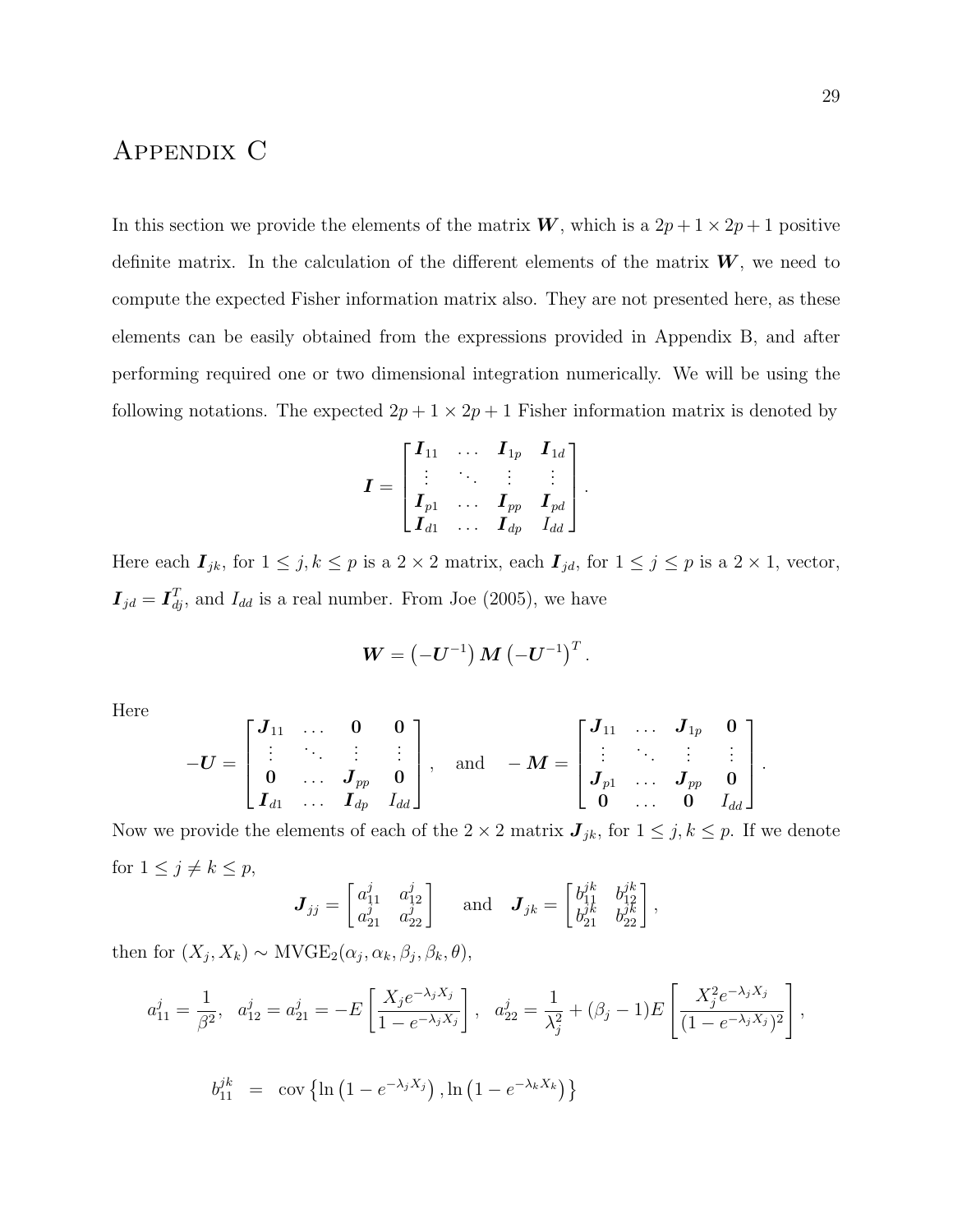$$
b_{12}^{jk} = \text{cov}\left\{\ln\left(1 - e^{-\lambda_j X_j}\right), (\beta_k - 1)\left(\frac{X_k e^{-\lambda_k X_k}}{(1 - e^{-\lambda_k X_k})}\right)\right\}
$$
  
\n
$$
b_{21}^{jk} = \text{cov}\left\{(\beta_j - 1)\left(\frac{X_j e^{-\lambda_j X_j}}{(1 - e^{-\lambda_j X_j})}\right), \ln\left(1 - e^{-\lambda_k X_k}\right)\right\}
$$
  
\n
$$
b_{22}^{jk} = \text{cov}\left\{(\beta_j - 1)\left(\frac{X_j e^{-\lambda_j X_j}}{(1 - e^{-\lambda_j X_j})}\right), (\beta_k - 1)\left(\frac{X_k e^{-\lambda_k X_k}}{(1 - e^{-\lambda_k X_k})}\right)\right\}
$$

# References

- [1] Block. H.W. and Basu, A.P. (1974), "A continuous bivariate exponential extension", Journal of the American Statistical Association, vol. 69, 1031 - 1037.
- [2] Boland, P.J., Hollander, M., Joag-Dev, K. and Kochar, S. (1996), "Bivariate dependence properties of order statistics", Journal of Multivariate Analysis, vol. 56, 75 - 89.
- [3] Burr, I.W. (1942), "Cumulative frequency functions", Annals of Mathematical Statistics, vol. 13, 215 - 232.
- [4] Colangelo, A., Scarsini, M. and Shaked, M. (2005), "Some notions of multivariate positive dependence", Insurance Mathematical Economics, vol. 37, 13 - 26.
- [5] Colangelo, A., Hu, T. and Shaked. M. (2008), "Conditional orderings and positive dependence", Journal of Multivariate Analysis, vol. 99, 358 - 371.
- [6] Crowder, M. (1989), "A multivariate distribution with Weibull connections", Journal of the Royal Statistical Society, Ser. B, vol. 51, 93 - 107.
- [7] Gupta, R.D. and Kundu, D. (1999), "Generalized exponential distribution", Australian New Zealand Journal of Statistics, vol. 41, 173 - 188.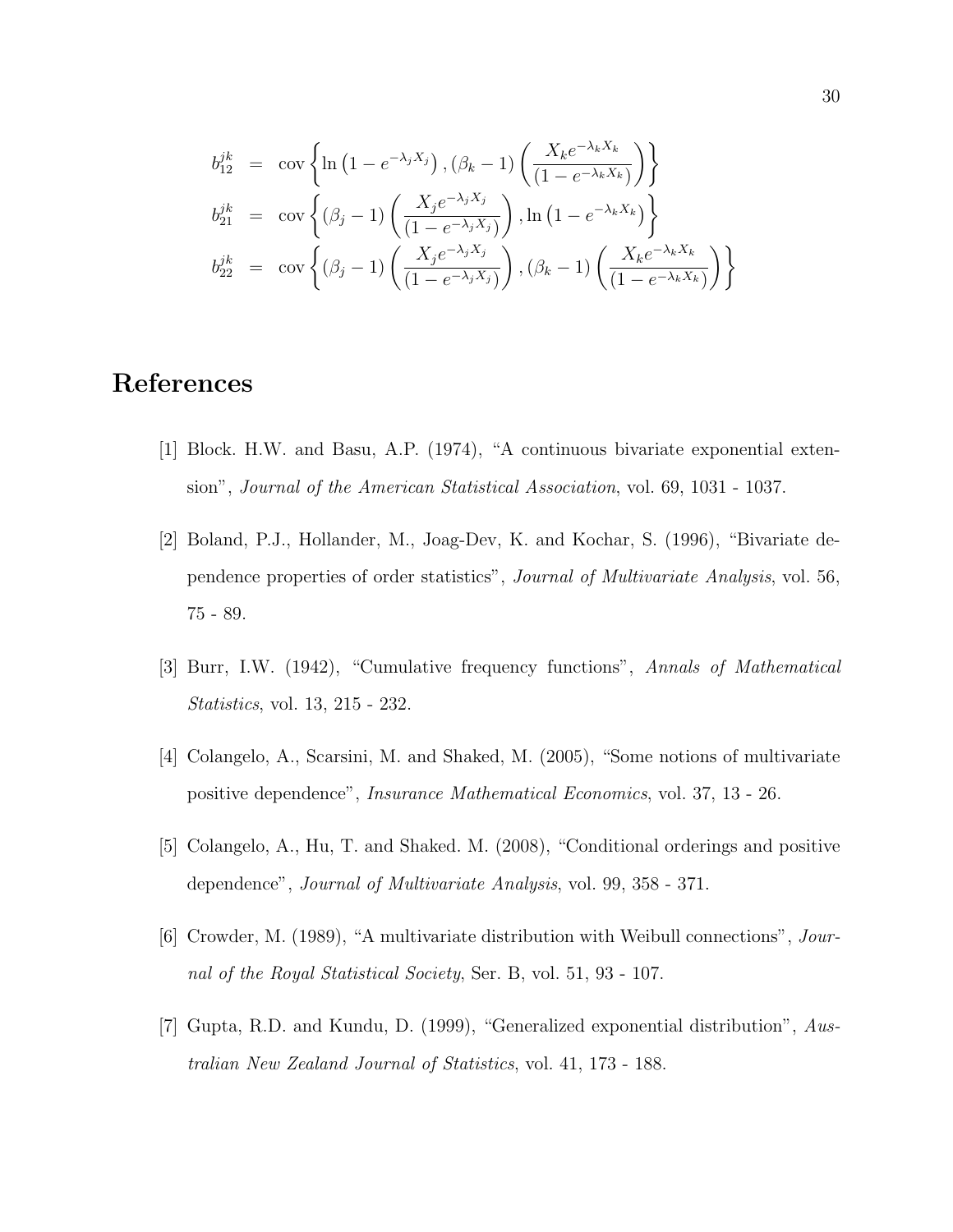- [8] Gupta, R.D. and Kundu, D. (2007), "Generalized exponential distribution; existing methods and some recent developments", Journal of Statistical Planning and Inference, vol. 137, 3537 - 3547.
- [9] Hall, P. and Wang, J.Z. (2005), "Bayesian likelihood methods for estimating the end point of a distribution", *Journal of the Royal Statistical Society*, Ser. B, vol. 67, 717 - 729.
- [10] Johnson, R.A. and Wichern, D.W. (1999), "Applied multivariate analysis", 4-th edition, Prentice and Hall, New Jersey.
- [11] Joe, H. (1997), "Multivariate models and dependence concepts", Chapman and Hall, London.
- [12] Joe, H. (2005), "Asymptotic efficiency of the two-stage estimation method for copula-based models", Journal of Multivariate Analysis, vol. 94, 401 - 419.
- [13] Kundu, D. and Gupta, R. D. (2009), "Bivariate generalized exponential distribution", Journal of Multivariate Analysis, vol. 100, 581 - 593.
- [14] Kundu, D. and Gupta, R.D. (2011), "Absolute continuous bivariate generalized exponential distribution", Advances in Statistical Analysis, vol. 95, 169 - 185.
- [15] Mardia, K.V. (1962), "Multivariate Pareto distributions", Annals of Mathematical Statistics, vol. 33, 1008 - 1015.
- [16] Marshall, A.W. and Olkin, I. (1967), "A multivariate exponential distribution", Journal of the American Statistical Association, vol. 62, 30 - 44.
- [17] Nadarajah, S. (2011), "The exponentiated exponential distribution: a survey", Advances in Statistical Analysis, vol. 95, 219 - 251.